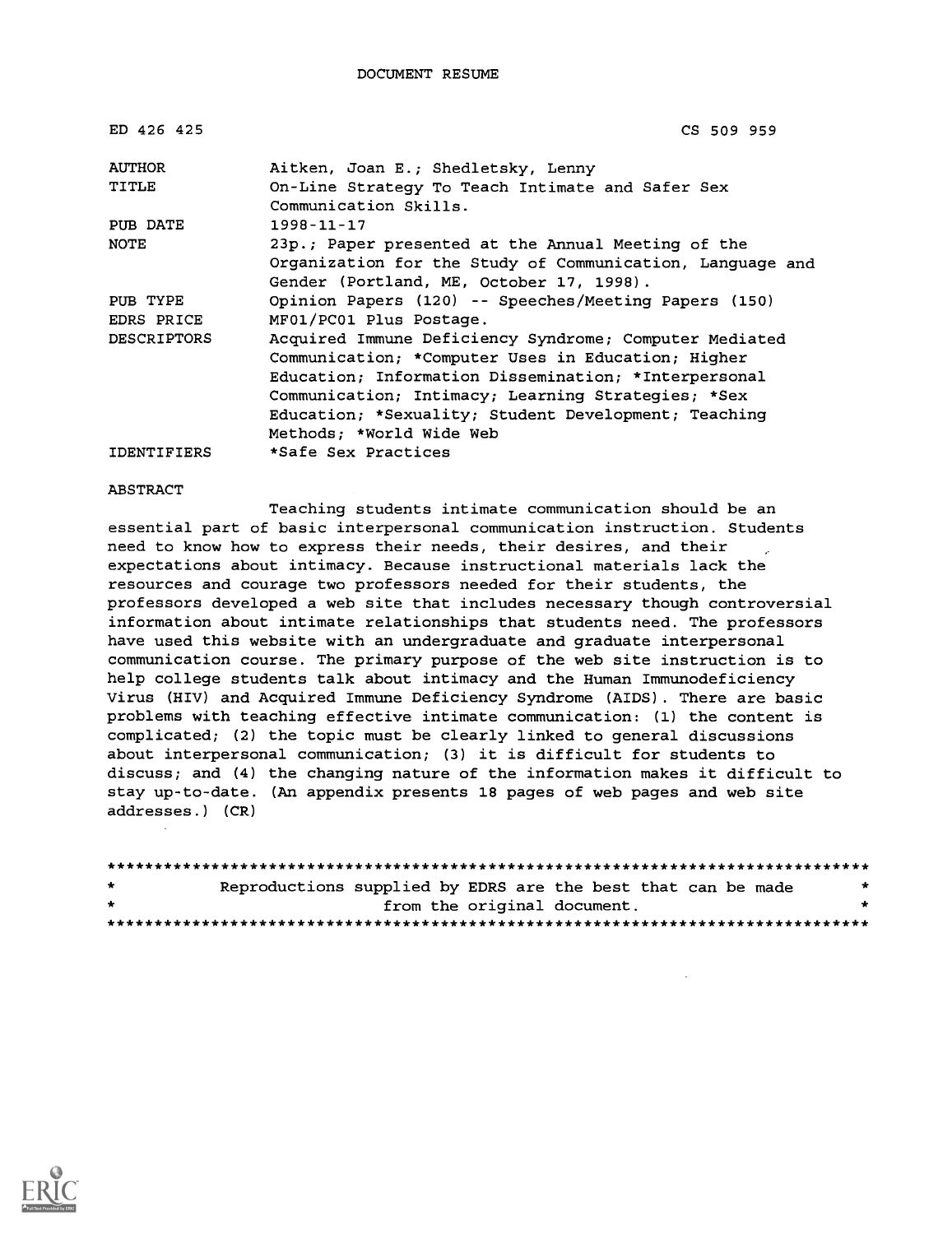ED 426 425

On-Line Strategy To Teach Intimate And Safer Sex Communication Skills:

http://cctr.umkc.edu/user/lshedletsky/intimate/intimatehome.html

Joan E. Aitken, University of Missouri-Kansas City

Lenny Shedletsky, University of Southern Maine

Paper presented at the annual meeting of the Organization for the Study of Communication, Language and Gender, Portland, Maine, October 17, 1998.

We believe that teaching students intimate communication should be an essential part of basic interpersonal communication instruction. Students need to know how to express their needs, their desires, and their expectations about intimacy. Because the instructional materials we found lacked the resources and courage we needed for our students, we developed a web site < http:/ / cctr.umkc.edu / user / lshedletsky / intimate/ intimatehome.html > that includes necessary though controversial information about intimate relationships that students need. We have used this site with an undergraduate and graduate interpersonal communication course and will use it next semester with an intrapersonal communication course.

We want to avoid shocking students, so we provide a warning that links may be explicit or offensive and each individual student need only explore links she decides to explore. Our idea is to provide a place where a college student can investigate privately something she might not look at otherwise, perhaps out of curiosity or more importantly because she needs ideas on how to make a intimate relationship work.

#### Teaching Safer Sex Communication

Since its identification in 1981, HIV (Human Immunodeficiency Virus) and AIDS (Acquired Immune Deficiency Syndrome) have been recognized as the most serious infectious disease epidemics of modern times by the US Centers for Disease Control (CDC) (CDC, 1981a, 1981b), the US Public Health Service, the American Academy of Sciences and the World Health Organization The American Academy of Sciences and the World Health Organization<br>
(WHO) (Kelly & St. Lawrence, 1988). Although the AIDS death rate in the US<br>
is declining, the infection rate, particularly on college campuses, continues is declining, the infection rate, particularly on college campuses, continues to climb.

The AIDS prevention agenda has been hypothesized to consist of two components: (a) preventing individuals from becoming HIV infected (primary prevention) and (b) preventing the disease progression in those individuals already infected (secondary prevention) (Coates, 1990). One of the main ways<br>RERMISSION TO REPRODUCE AND

I

2  $\rightarrow$ 

ints of view or opinions stated in this<br>Coument do not necessarily represent ficial OERI position or policy.

 $656602$ 

 $\triangleright$ 

- U.S. DEPARTMENT OF EDUCATION This of Educational Research and Improvement EDUCATIONAL RESOURCES INFORMATION CENTER (ERIC) , 0 This document has been reproduced as
- This document has been reproduced as received from the person or organization  $\sim$ originating it. Minor changes have been made to
- improve reproduction quality.

PERMISSION TO REPRODUCE AND DISSEMINATE THIS MATERIAL HAS BEEN GRANTED BY

 $\imath$ rylen TO THE EDUCATIONAL RESOURCES INFORMATION CENTER (ERIC)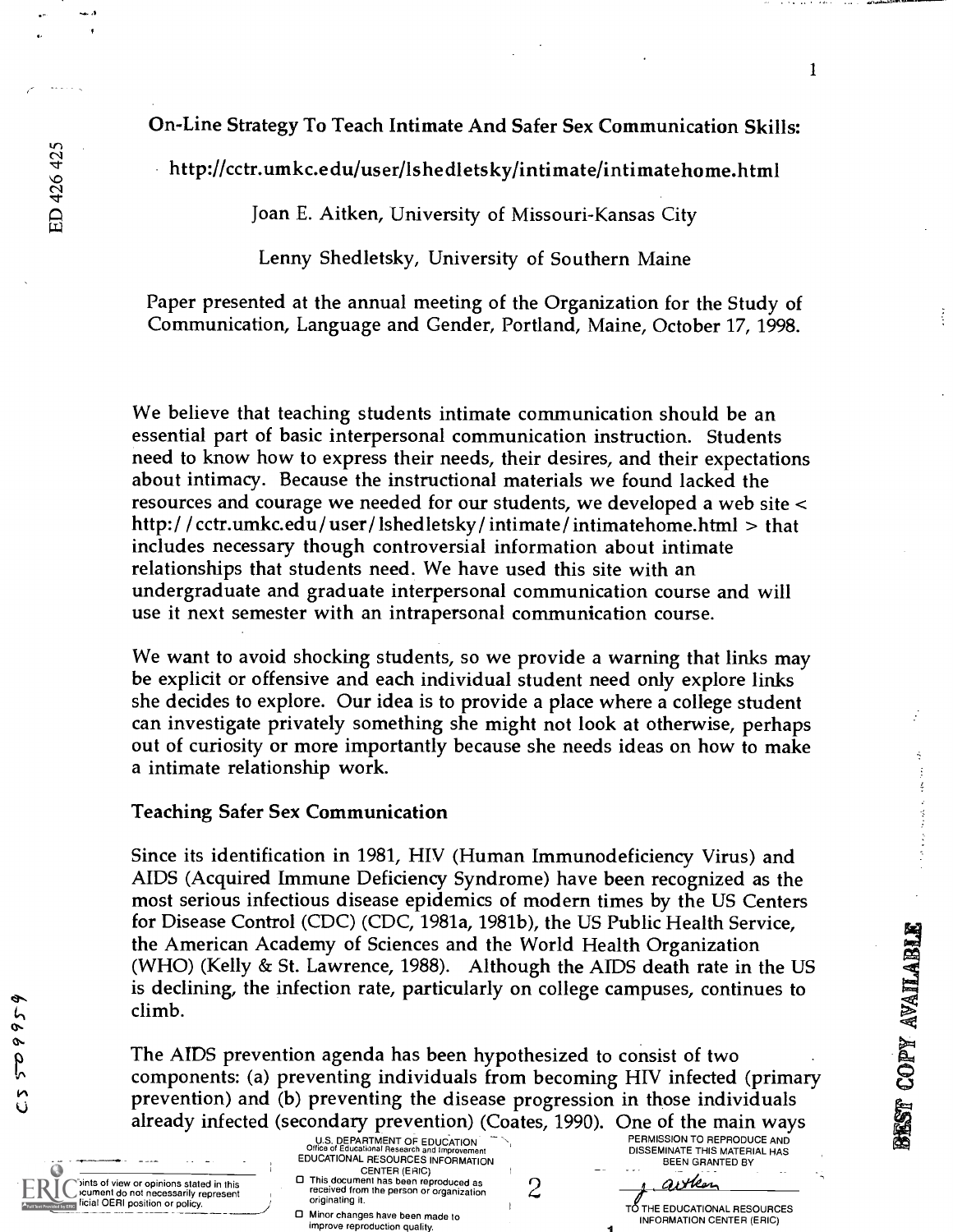to prevent the sexual transmission of HIV is for partners in intimate relationships to talk about their sexual history and sexual practices. Thus, one would expect that skill-based instruction in interpersonal communication would contain major components about improving intimate communication between partners. Such instructional material designed for students in interpersonal communication courses is, however, limited. With few exceptions (Wood, 1997), communication textbooks clearly avoid the topic of intimate talk. This dearth of material exists despite the fact that skill instruction in intimate talk has the potential to increase the health and safety of interpersonal relationships.

2

There are basic problems with teaching effective intimate communication. First, the content is complicated and includes an array of subject areas. Students need an understanding of gender communication, power, deception, verbal, and nonverbal communication if they are to improve their communication skills within their intimate relationships.

The second problem with teaching effective communication about sex is that the topic must be clearly linked to general discussions about interpersonal communication. Currently, many college students see the need for intimate talk unacceptable or irrelevant to them. They chose not to talk to their partners and prefer to engage in unsafe sexual practices. Although research suggests an array of reasons behind the lack of intimate talk and unsafe sexual behavior, one motivation is that the people involved believe that such discussions are a violation of the trust they are trying to build in the relationship. A redefinition of trust is essential to safer sex communication and many people consider the risk to the relationship as too high.

The third problem with talking about sex is that the topic is difficult for students to discuss. Many people are taught that intimate talk is inappropriate for anyone in any circumstances. Research suggests that people often have sex before their relationship is adequately developed to discuss the topic. Often nothing is said, or nothing is said until the individual thinks it is "too late," or nothing is said until a moment of anger or control. Naturally, students who find it difficult to talk to their intimate partners find it impossible to talk about sex in the classroom. The explicit nature of some materials (written and visuals) make the content sensitive to handle even on the college level.

The fourth problem with talking about safer sex is that the changing nature of the information makes it difficult to stay up-to-date. The spread of the HIV, political agendas, and medical advances are a challenge to follow. Thus, published material can be easily outdated as misconceptions develop.

Using Online Instruction

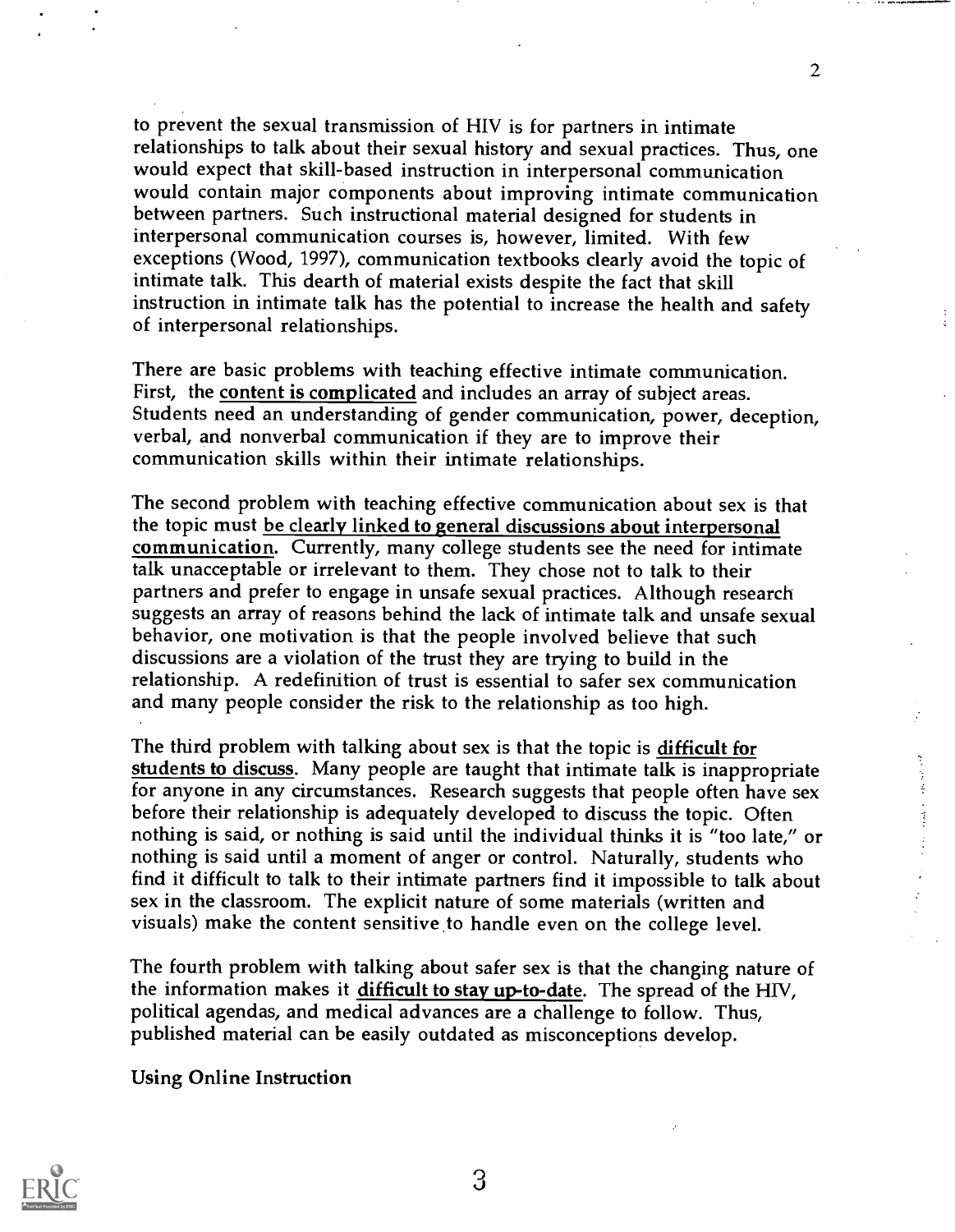The primary purpose of our web site instruction is to help college students talk about intimacy and HIV/ADS. Our hope is to help students to learn ways to discuss the needs and safer sex practices with partners. The flexibility of computer-assisted instruction can provide information, create perspective, and raise questions about intimate talk. We consider computer-assisted learning advantageous for several reasons.

3

 $\frac{1}{2}$ 

1. Computer-mediated communication is more similar to interpersonal communication than any other type of communication, including mediated communication. In addition, computer-assisted instruction has been used in improving interpersonal skills. The interpersonal links of computers make this type of instruction appropriate for topics related to interpersonal communication (Neal, 1994; Walther, 1992, 1994, 1996; Walther, Anderson, & Park, 1994; Walther & Burgoon, 1992).

2. There is a developing body of research that demonstrates a unique nature in computer-assisted communication (Lea & Spears, 1995; McCormick & McCormick, 1992; Parks & Floyd, 1996; Scharlott & Christ, 1995). While online, some people feel less inhibited in their communication. Others feel safer because they are not face-to-face with another person. In addition, many users are comfortable meeting and talking to people via computer.

3. The individual adaptation in computer-assisted instruction lends itself well to this topic area (Anderson & O'Hagen, 1989; Biocca & Levy, 1995; Campbell, Lison, Borsook, & Hoover, 1995). Students can search material privately, for example. They can search what interests them at whatever level they chose. A woman who has been sexually assaulted, for example, can follow online links to information on that topic or completely avoid links to that topic, depending on how she feels about investigating the topic. Thus, students can avoid material they already know or consider inappropriate or too difficult. In addition, they can study material they want to study, including information that may seem too uncomfortable to read in a more public setting (e.g. college library or traditional classroom).

4. There are many specific web sites and chat rooms available through computerized instruction, in which many people exhibit a willingness and ability to discuss challenging topics (Correll, 1995; Finn & Lavitt, 1994; Matheson & Zanna, 1988). If desired, we can provide a MUD for student chat. In this case, we can control who has access to the chat room and ensure through special user names that each student's questions and comments are confidential. All conversations are tape-recorded, a practice that helps contain inappropriate talk. Because of the potential for inappropriate comments in a course about intimate communication--including ones that might be directed from one student to another--the taping gives clear evidence so that we can deal with inappropriate behaviors.

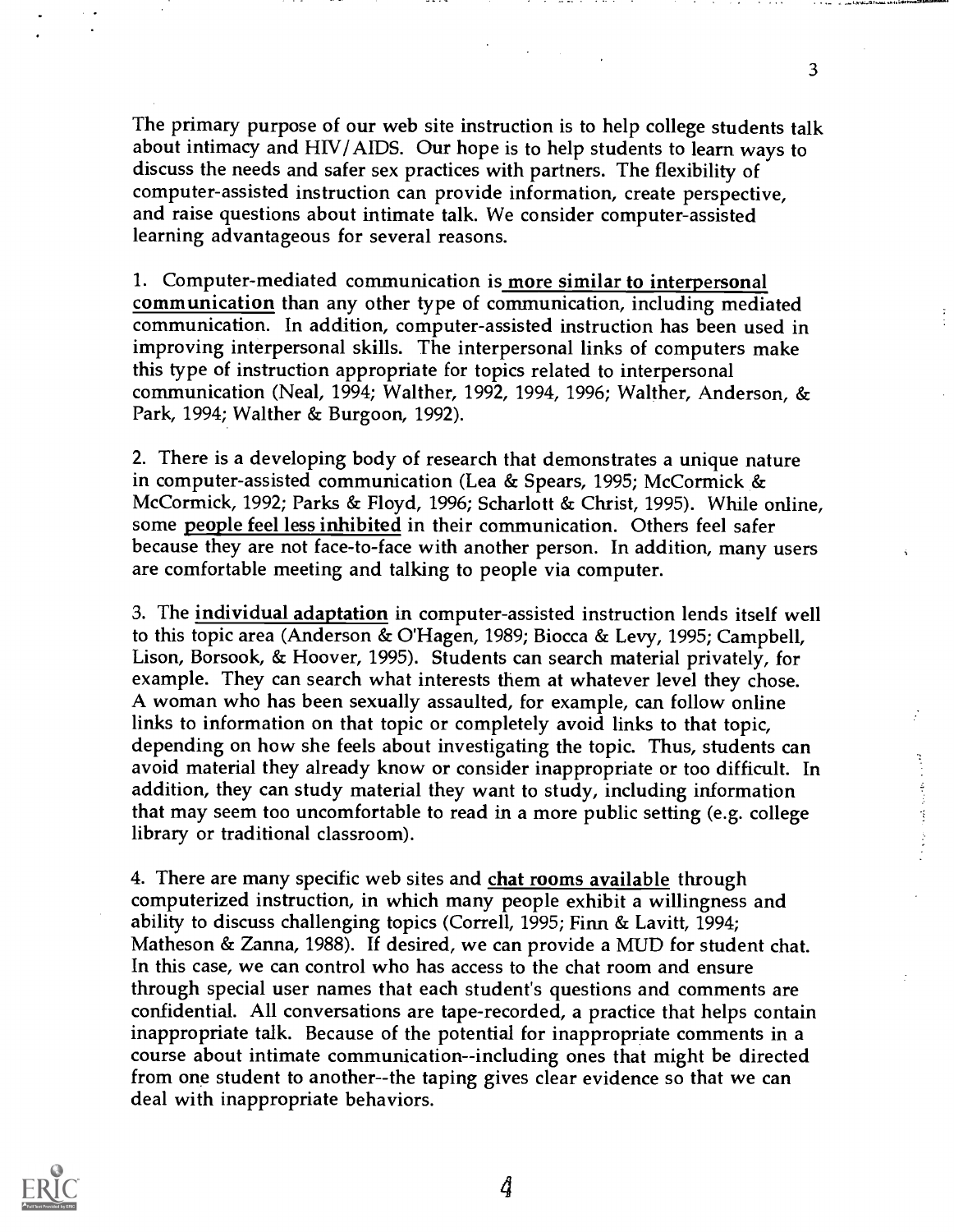5. Another advantage to the computer-assisted learning is that visual learning has value for students (Arnold & McClure, 1996). Information from computer links that include visuals are easier to understand and retain for the average student.

6. Finally, by linking to other kinds of sites, students can access current information on a changing topic. Students can be linked to up-dated sources. There is no need for the teacher to know everything or to work directly with each student's needs. Because of the flexibility of online study, the teacher becomes a facilitator who can help the student link to information.

For these reasons, we selected computer-assisted learning strategies as the most effective way to approach instruction about the topics intimate communication.

#### Topics

As we develop the materials, we have introduced an array of issues necessary to provide a foundation for conversation about intimacy: Characteristics of Love Cultural Taboos Deception Emotional Contract Gay Men | Gender Communication HIV/AIDS Films HIV Questions Intimate Communication KC Hotlines Lesbian Relationships Listening Love and Sexual Communication Marriage Men Speaking to Women Nonverbal Importance Questions for Discussion Rape & Abuse I References Sex & Health I Touch Differences Wimin's Role in Relationships Wimin Speaking to Men.

These topics provide a starting point for learning and discussion. The student is free to investigate the information she needs and the teacher is free to discuss topics that seem appropriate. Our hope is that we can provide the kind of instruction that may help a student to express her needs, avoid a rape, insist on a condom, or maybe even save her life.

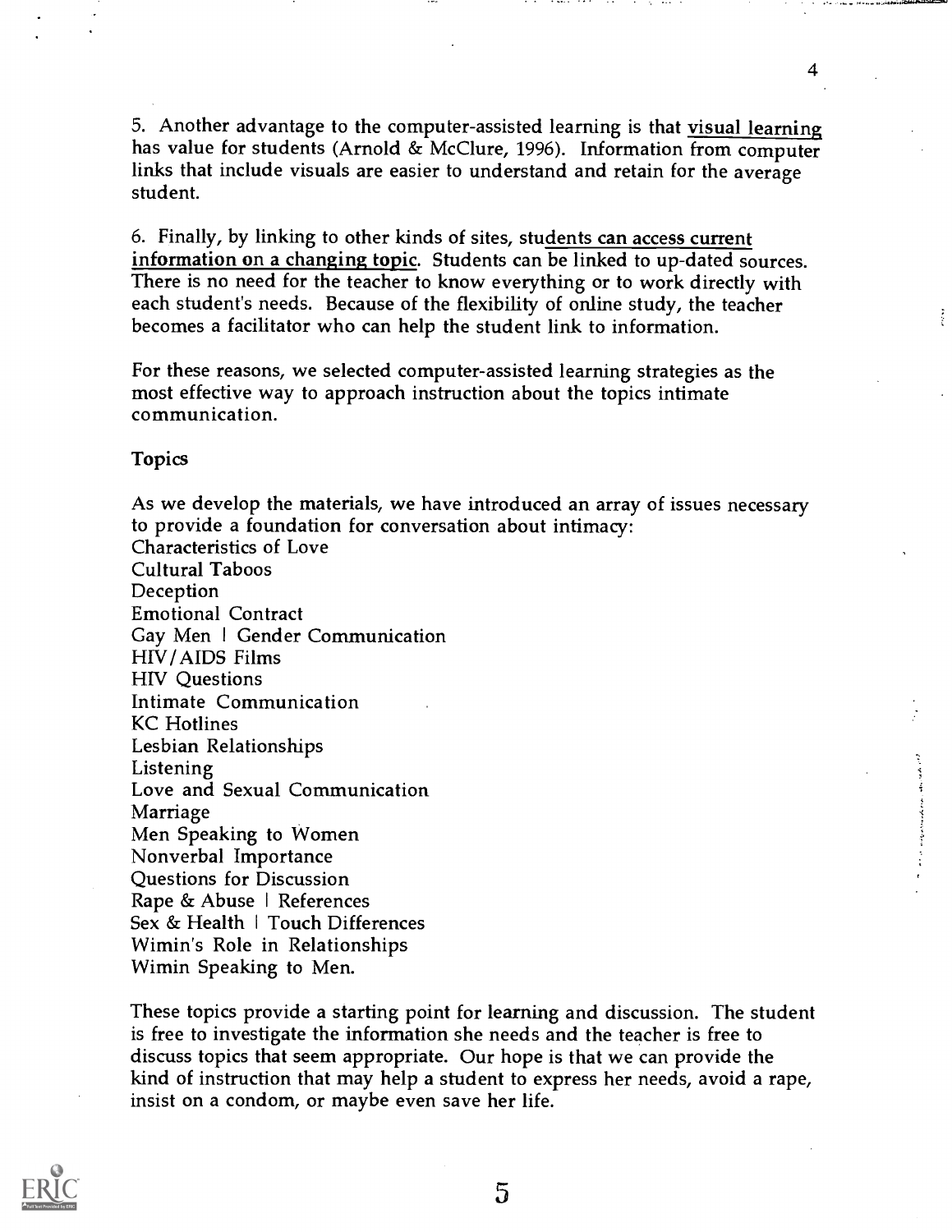**De intinate communication** 

. . .for wimin only. . .for men only. . .for lovers only. . .for haters only. . .private. .<br>embarrassing. . .secretive. . .abusive. . .unmentionable. . .talking. . . touching. . .the. many unique kinds of communication that are difficult to discuss. . .

Intimate Communication: Characteristics of Love | Cultural Taboos | Deception | Emotional Contract I Gay Men | Gender Communication | HIV/AIDS Films | HIV Questions | Intimate Touch | KC Hotlines | Lesbian Relationships | Listening | Love and Sexual Communication | Marriage | Men Speaking to Women | Nonverbal Importance | Questions for Discussion | Rape & Abuse | References | Sex & Health | Touch Differences | Wimin's Role in Relationships | Wimin Speaking to Men

Adult Content: This site is designed to provide ideas about intimate communication as support for adult instruction in college level communication courses. The purpose is to help students improve their communication skills, not replace any kind of professional help that a student might want or need. The medical information about sexually transmitted diseases, including HIV/ AIDS, changes continually. For medical advice, contact your personal physician. Some links may be sexually explicit, contain graphic violence, and may be disturbing or offensive. Some links may contain biased and inaccurate information. Students are strongly cautioned and should understand that their exploration of any link is optional.

Communication Resources: | Chat | Communication Links | Communication Consultants | Cookies | Computer-Assisted Instruction | Courses Online (Aitken) | Courses in Communication--Online Around the US | Distance Education | Electronic Greeting Cards | Electronic Journal of Communication | Email jaitken@cctr.umkc.edu | FAQ About Computers & Courses | Free Web Support | Gender Communication | Home (Aitken) | Intrapersonal | Libraries | Listening | Mailing List (Free) | National Communication Association | Nonverbal Communication | Photo Gallery | PowerPoint | Public Speaker/Public Listener | PsychHelp Links | Refereed Articles | Research | Shedletsky | Speech Archives | Speech Communication Teacher | Sponsors | Teaching Tips | UMissouri-KC Home | UMissouri-KC Faculty | Vita (Aitken, Webmaster) |

Free Mailing List: "Great Communicators" gives facts, tips, and internet links about improving communication skills, including information about effective public speaking, intrapersonal communication, interpersonal communication, listening, nonverbal communication, organizational communication, and communication pedagogy.

Join our mailing list! Enter your email address below, then click the 'Join List' button:



Powered by ListBot

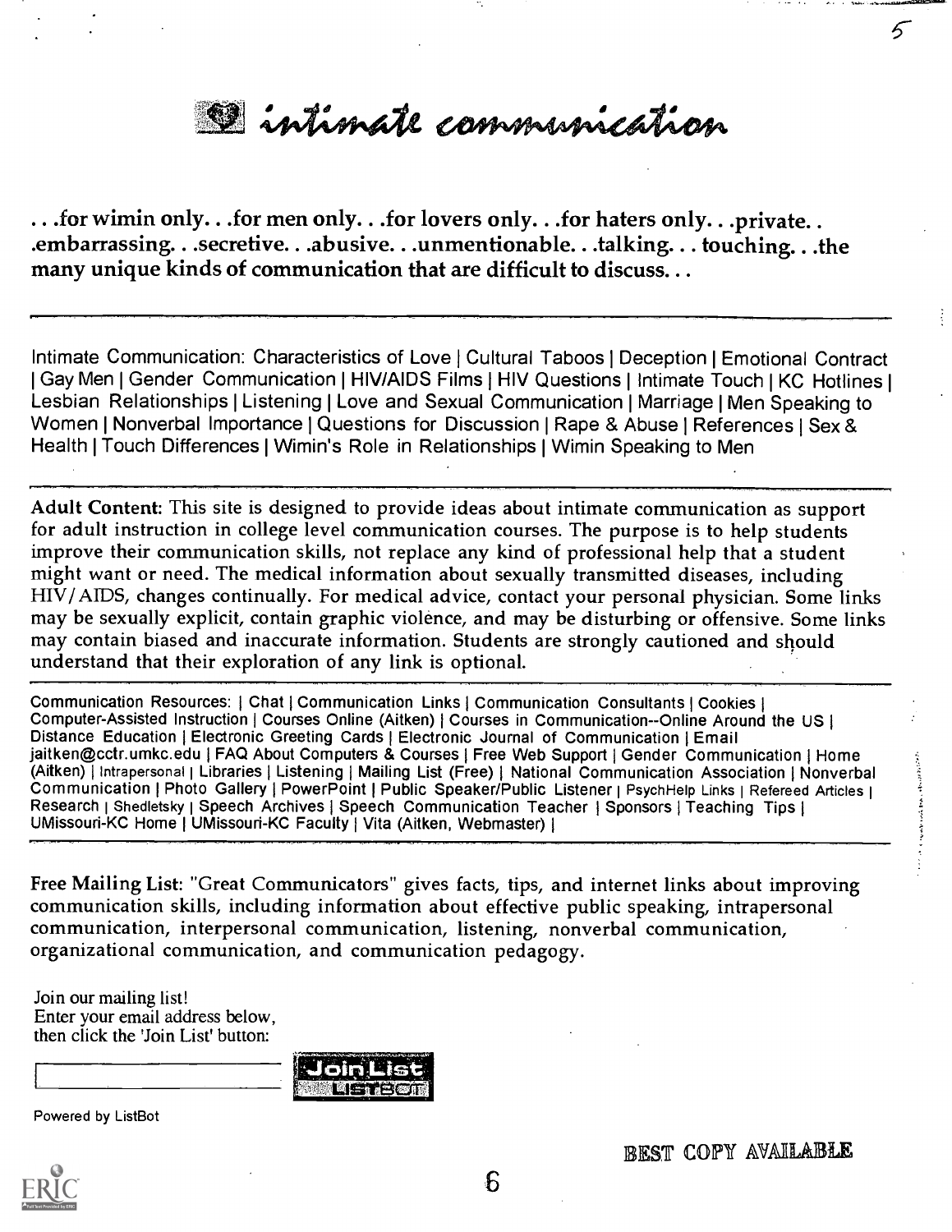Dr. Joan E. Aitken (Communication Studies, University of Missouri-Kansas City) maintains this site with the assistance of Dr. Lenny Shedletsky (Communication, University of Southern Maine).

6

 $\frac{1}{2}$ 

Copyright © 1998 by University of Missouri-Kansas City. All rights reserved. No part of this web site or links may be reproduced or transmitted in any form or by any means, electronic or mechanical, photocopy, recording or any information storage and retrieval system, including downloading, without permission in writing from the author.

Homepages: Communication Resources (Aitken) | Communicating (Berko) | Intimate Communication | Intrapersonal | Public Speaker/Public Listener (Berko) | "Speech Communication Teacher" (NCA)

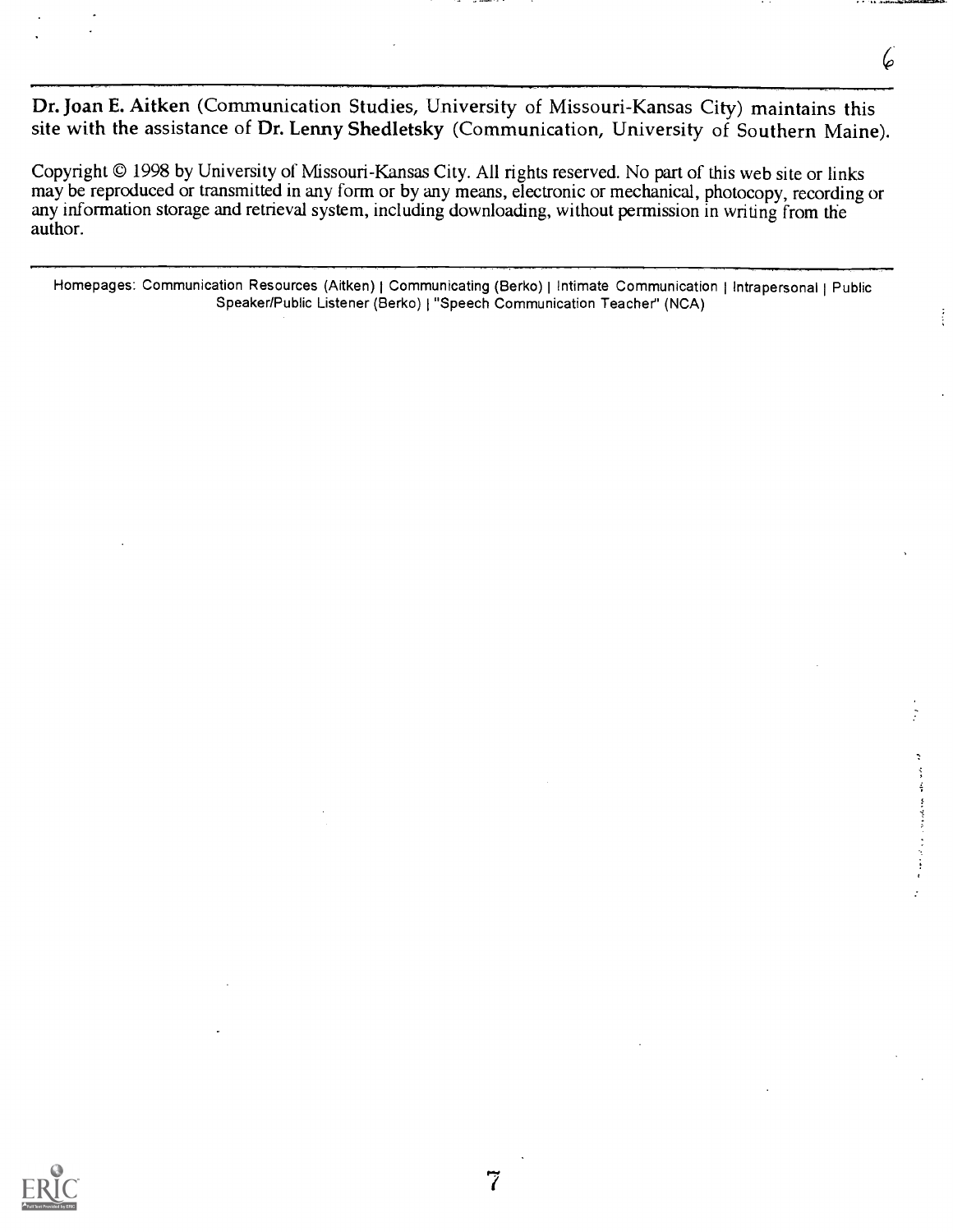# **1999** For Wimin Only

Celebrating Women http:/ / www.gale.com/ gale/ cwh/cwhset.html

Women's Health Interactive Network http:/ / www2.womens-health.com

Electra: Career, Health, and Relationships http://www.electra.com/emain.html

Netguide for Women http://www.netguide.com/Women

Feminism and Separatism http:/ /www.grrltalk.net/dykefeminism/lesfem2.html

Homepages: Communication Links (Aitken) | Communicating (Berko) | Intimate Communication | Intrapersonal | I Public Speaker/Public Listener (Berko) I "Speech Communication Teacher" (NCA)

š

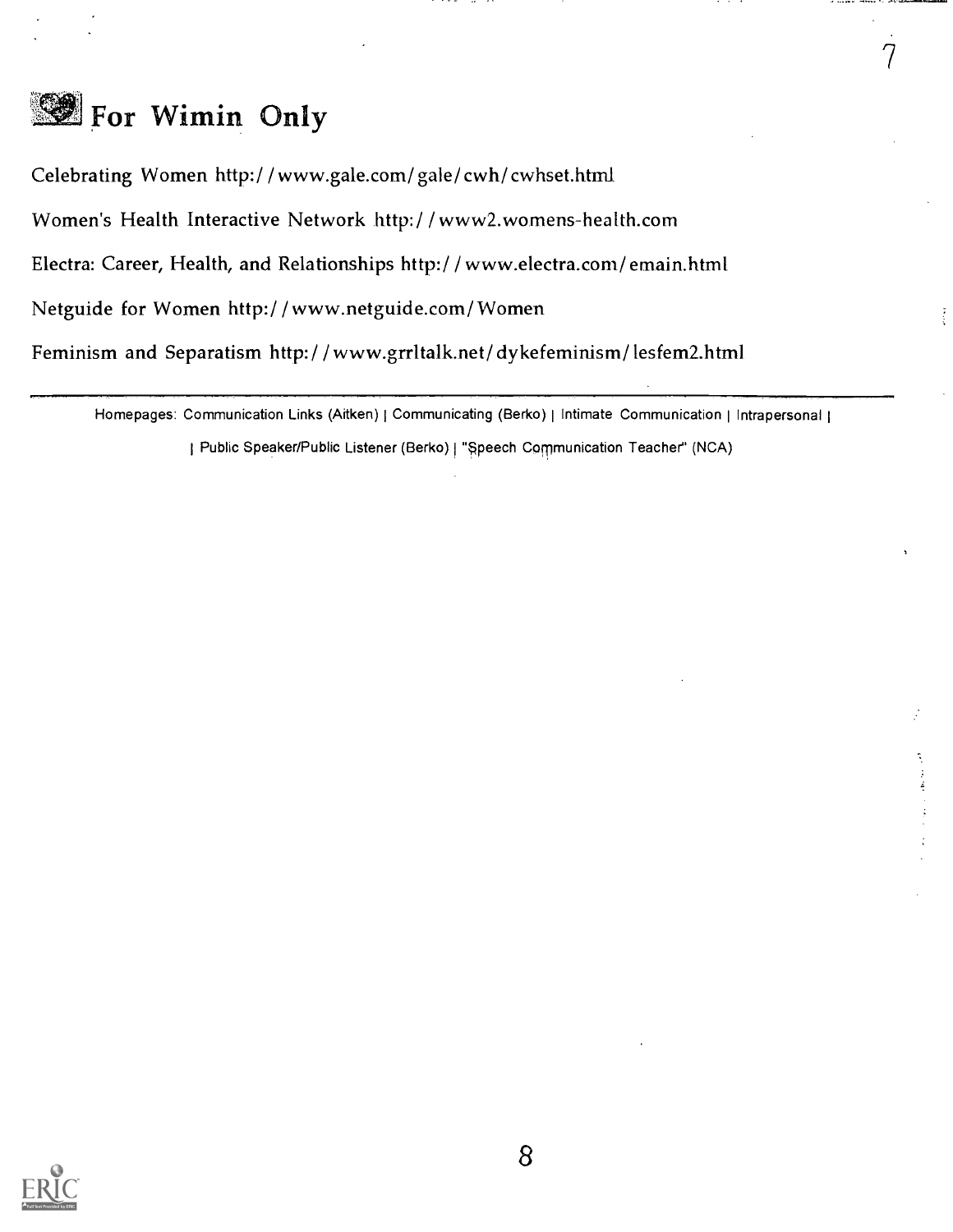Ordering Info II Gale Main

# $\bullet$  $\mathcal{H}^{\text{eff}}_{\text{eff}}(\mathcal{M}^{\text{eff}}_{\text{eff}}) = \mathcal{H}^{\text{eff}}_{\text{eff}}$  , and we have





history

Biographies More than sixty women from all eras who have made a difference

Timeline Key events in women's



Quiz Test your women's history savvy!

Featured Titles Women's references from

Gale and its imprints: U.X.L, St. James Press and Visible Ink Press

Activities

Learn more about women's history through these fun and challenging exercises



**Trials Excerpts from Women's** Rights on Trial

Links Click to other Web resources





 $\frac{1}{2}$ 

150th Anniversary of the Women's Rights Movement

Women's Firsts Thoughts from Christine Todd Whitman

1998 Gale Research

## BEST COPY AVAILABLE

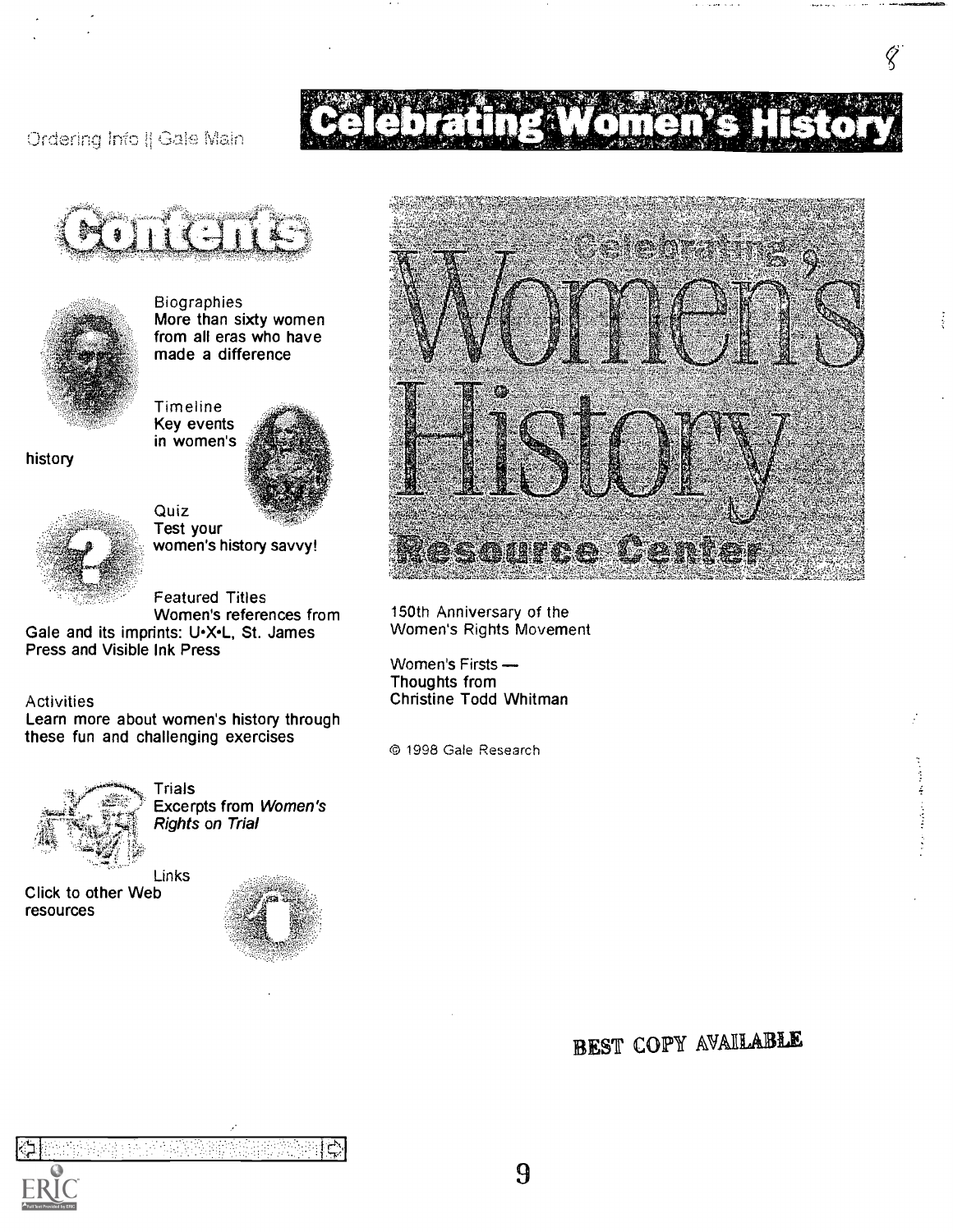## Communication Differences Between Wimin and Men

From Berko, R. M., Rosenfeld, L. B., & Samovar, L. A. (1997.) Connecting (2nd ed.). Fort Worth: Harcourt Brace.

9

- Women are more likely to express feelings of vulnerability, sadness, loneliness, and embarrassment (p. 89)
- Men are more likely to express anger. (p. 90)
- Men use communication to assert themselves. (p. 194)
- Women use communication to increase intimacy. (p. 194)
- Men use sex to get to know a woman, and women use sex as a commitment device. (p. 194)
- Boys use communication to get something specific accomplished, to attract and audience, or to compete for attention (p. 194).
- Girls use communication to cooperate, include others, to listen and respond sensitively (p. 194).
- Women use communication to make connections, provide support, achieve closeness and understanding. (p. 194)
- Women spend more time discussing relationship problems, family matters, weight, food, clothing, and other women. (p. 194)
- Men spend more time discussing sports. (p. 194)
- Men have primary goal as to accomplish some task, exert control, increase their status, an maintain their independence (p. 194).
- Men value camaraderie of talking, (like it) whereas women do it as a way of being understood (need) (p. 194).
- Men are less intimate in their disclosures and tend to reveal more superficial things (p. 196).

#### Gender Communication Links

Gender and Communication (ACA Sponsored) http://www.uark.edu/depts/comminfo/www/gender.html

Gender and Race in Mass Communication http://www.uiowa.edu/~commstud/resources/GenderMedia/

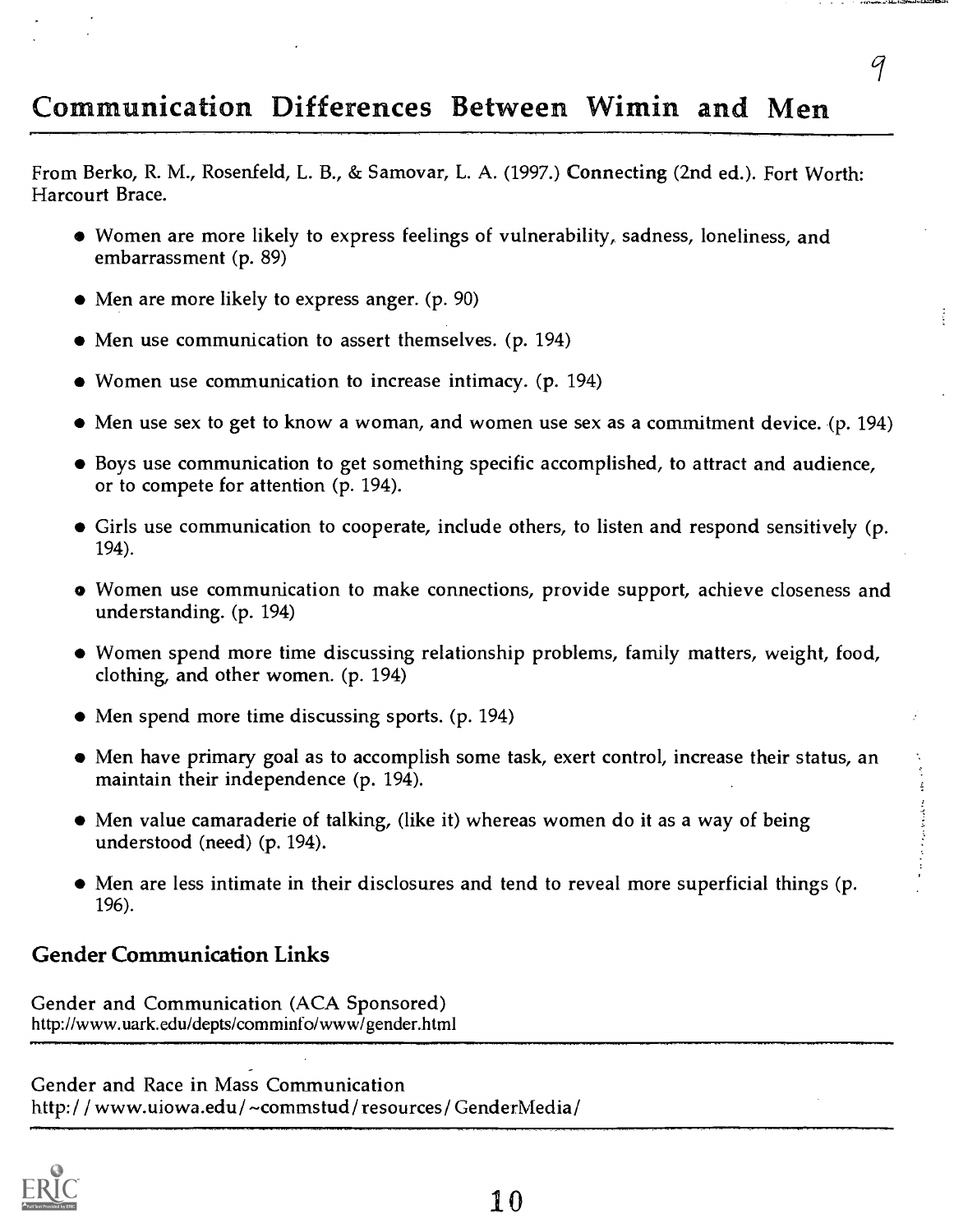Global Science and Technology http: / / www.wigsat.org/

Women in Technology http://www.ability.org/womentec.html

Gender Perception Research http:/ / www.acsu.buffalo.edu

Gender Issues http:/ / wwww.unm.edu/

Northern Arizona University Gender Studies http://www.nau.edu/~wst/access/gend/gendsub.html

Women's Issues (Australia) http:/ / www.vicnet.net.au/ women/

Men's Issues: Men's Voices http://www.vix.com/pub/menmag/menmag.html TARGET=

Gender and Media Indexes http: / / www.cis.vt.edu/ ws/ wsmodules/ Medialndex. html

Women's Empowerment (Sweden) http:/ / www.qweb.kvinnoforum.se/index.htm

Women's Studies Database http:/ / www.inform.umd.edu:8080 / EdRes/ Topic/ WomensStudies/ Computing/

Homepages: Communication Links (Aitken) | Communicating (Berko) | Intimate Communication | Intrapersonal |

/6

I Public Speaker/Public Listener (Berko) I "Speech Communication Teacher" (NCA)

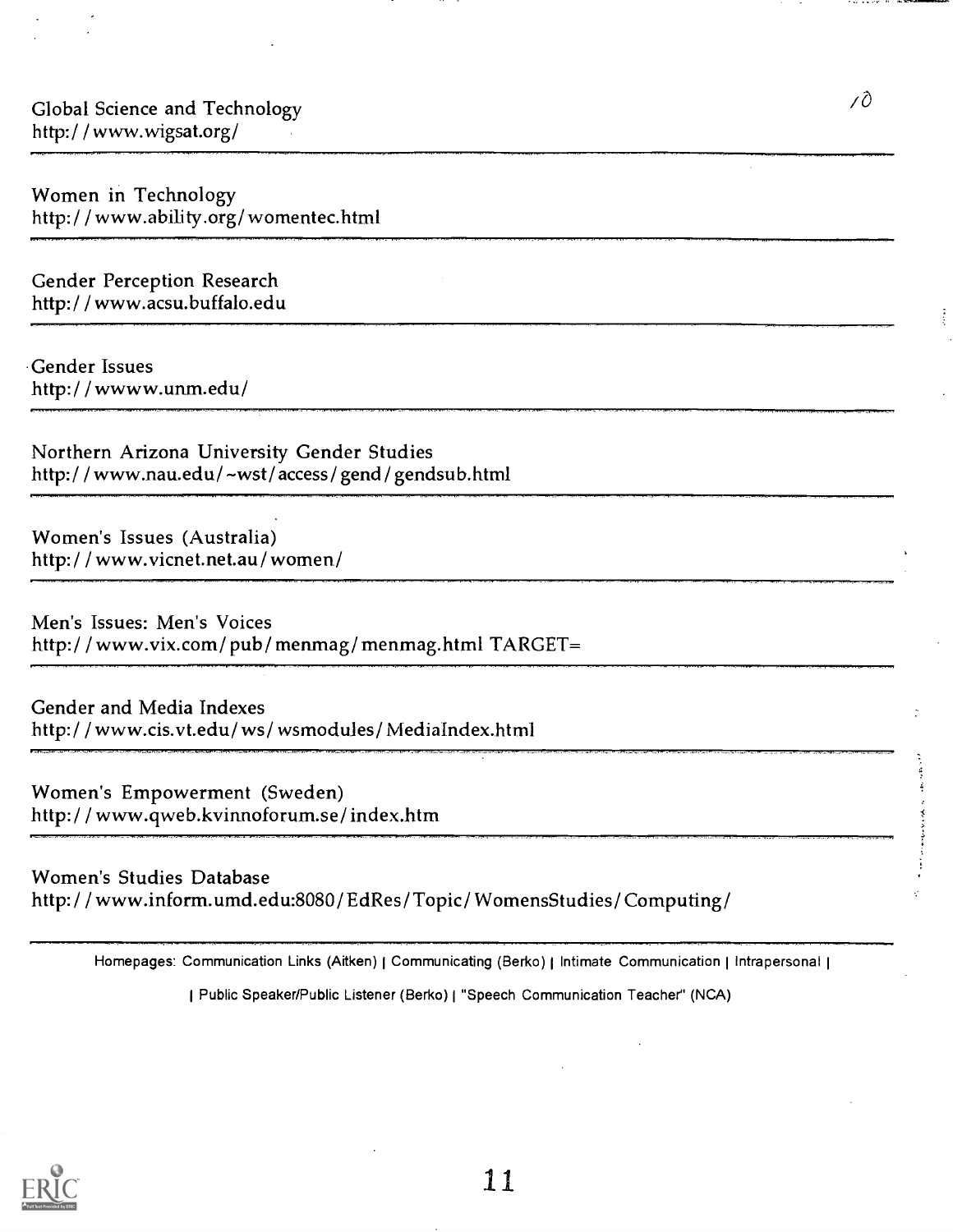# Survey about HIV/A1DS

What is the best source of information about preventing HIV/AIDS?

What motivates a person to learn about HIV/AIDS?

What kind of information do you need about HIV/AIDS?

How do social perceptions change?

What is important?

#### What is the best source of information about preventing HIV/AIDS?

One study conducted in this region suggested that people use a variety of sources, the majority of which can be classified as reading material. Other sources included partners, peers, books, religious organizations, schools, a hotline, mailed materials, media, mainstream organizations, and health organizations. Some named national sources such as the National Center for Disease Control, others named local sources, still others named sources from other areas "Act Up New York, Gay Men's Health crises. Nothing else comes close. They aren't afraid of offending morals, so true education happens."

/1

Despite the more general nature of the information, television was a key source for some people. In addition, a few people cited useful and explicit videos or films they watched as sources of prevention information. One comment is illustrative of the many respondents who valued clear, understandable, and frank information, "Any information that is blunt and uses street language rather than technical or textbook terms."

Health professionals--physicians, nurses, and counselors--were frequently cited sources of information. Seminars conducted by health professionals were sources for several respondents.

### What motivates a person to learn about HIV/AIDS?

In one study, the respondents cited many of the same sources, but added information about condom availability, knowing people who are infected, and testing as effective motivators.

The most effective sources of prevention were ones that made the respondent face the reality of AIDS, such as testing positive ("Testing positive is pretty good incentive to practice safe sex.") or testing negative, or knowing someone who tested positive or died. One respondent said the most powerful source of prevention was "Saying goodbye to friends." "I had become celibate (due to the AIDS death of a friend) 4 years before I was told I was HIV+."

The most frequently cited effective sources were health professionals, information from groups and organizations, and reading material obtained from such sources.

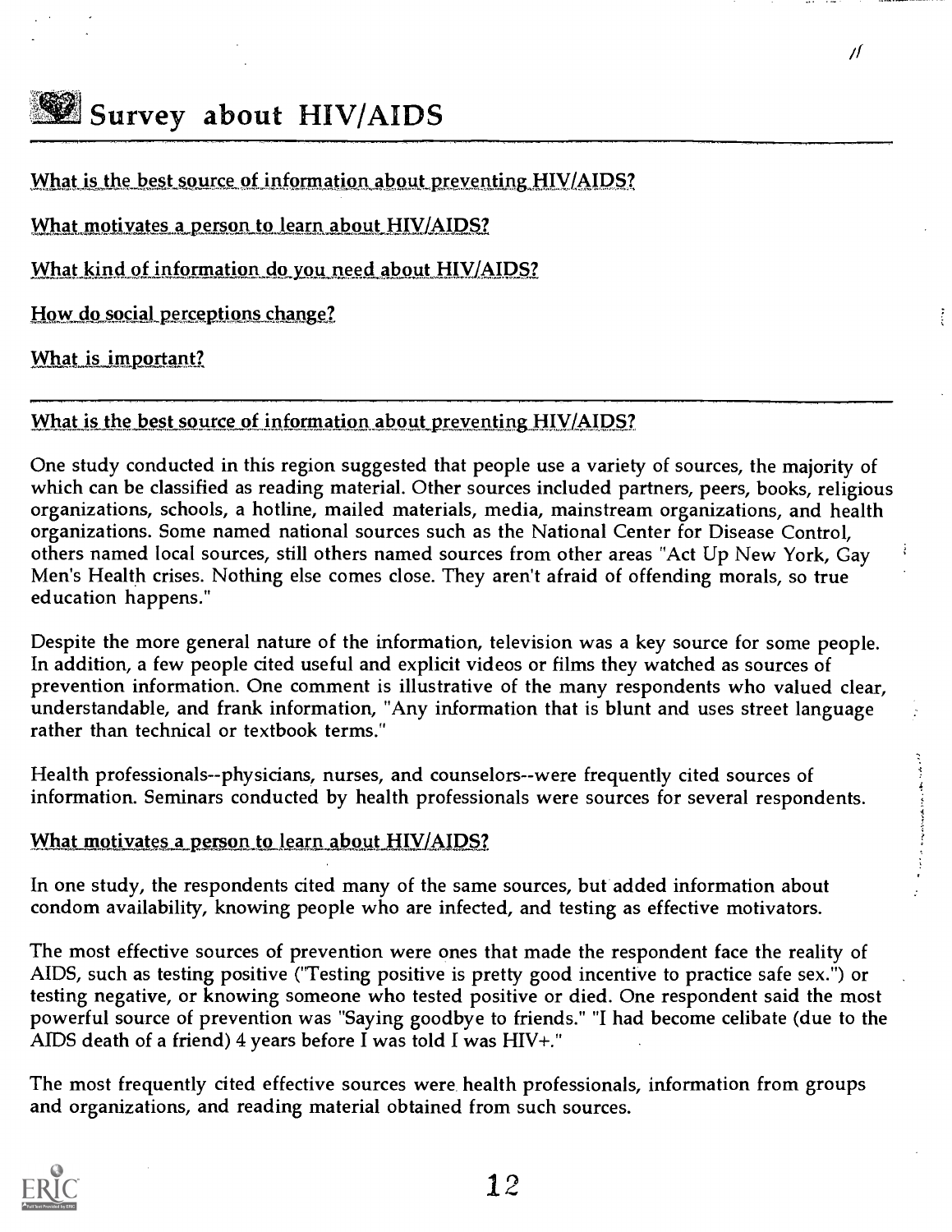Links About Sexuality and Health

It is crucial to remember that we do not monitor these sites. Information may be explicit, inappropriate, or incorrect.

HIV/AIDS information is constantly changing. The epidemic is exploding on college campuses because many students mistakenly believe the epidemic is under control, and the disease no longer fatal. They are wrong. Although the death rate from AIDS is dropping in the US, the infection rate in increasing.

 $/2$ 

The Body http:/ / www.thebody.com/ cgi-bin/ body.cgi

AIDS in the Third Age http:/ /nj.thirdage.com/ features/healthy/ aids/ sbOl.html

The Aging Research Center (ARC) Centre for Studies of Aging (University of Toronto) AIDS Crisis CDC National AIDS Clearinghouse Center for AIDS Prevention http: / / www.sirs.com/ tree/ social.htm

Search Health - Diseases & Disorders http://www.isleuth.com/dise.html

Health Organizations - Keyword Page http://www.social.com/health/nhic/data/keyword.html

Homophobia/ Heterosexism: A Selected Bibliography http:/ / qrd.rdrop.com/ qrd / www / orgs/ glstn/ homophobia.bibliography

Adult Health Advisor: List of Topics http:/ / www.patienteducation.com/level3/adulttop.html

Free Healthcare Information 24 Hours a Day HealthLine 1-800-424-3627 Abilene Regional Medical Center http:/ / www.abilene.com/ armc/ ad/ ad\_healthline.html

Health AtoZ Search Engine http://www.healthatoz.com/categories/CH.htm

Sexual Assault and Domestic Violence http://www.cs.utk.edu/~bartley/saininfopage.html

Homepages: Communication Links (Aitken) | Communicating (Berko) | Intimate Communication | Intrapersonal |

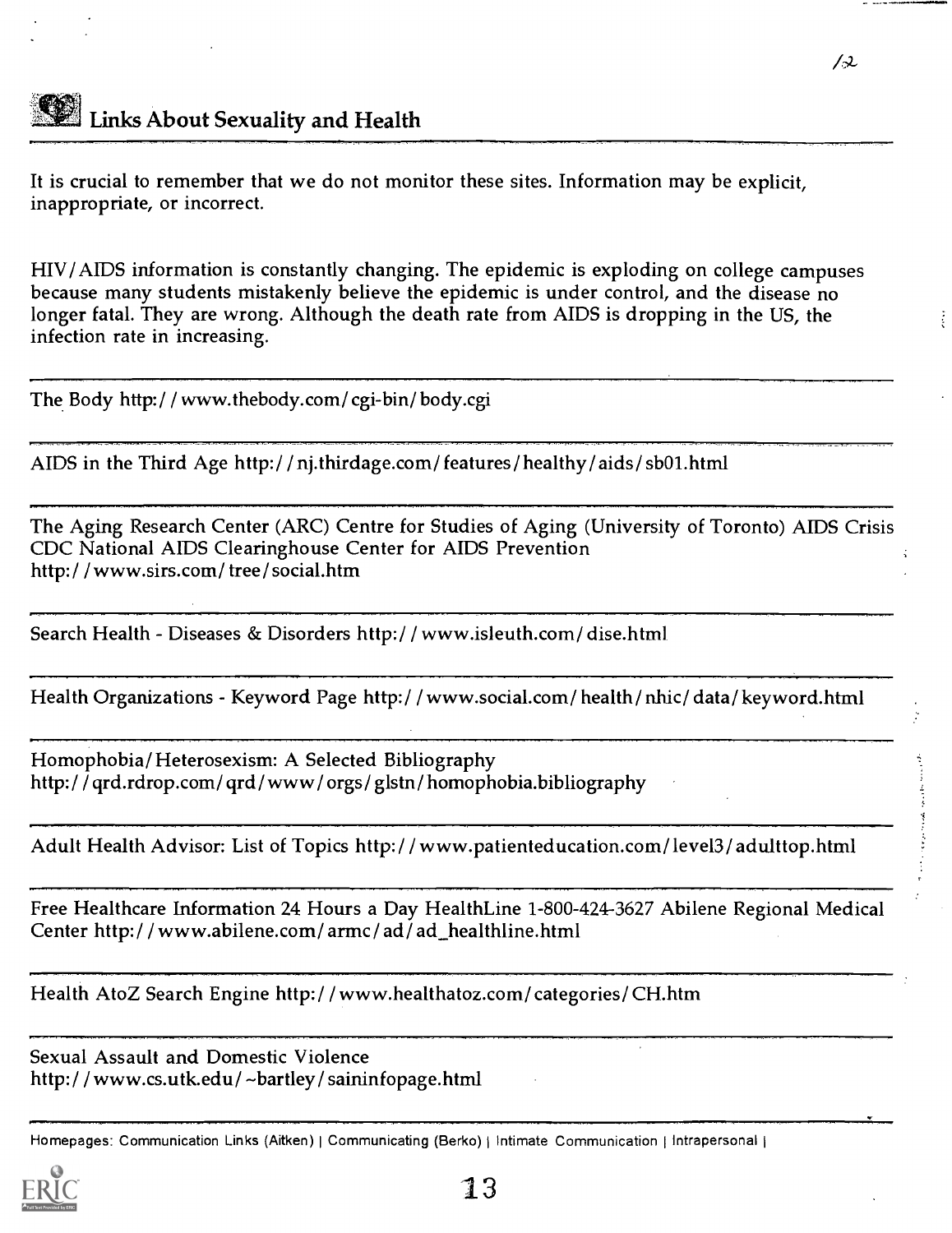$\ddot{\cdot}$ 

## Rape

Copyright © 1998 Joan E. Aitken

Rape is not about love, communication, or sex, but about the desire to induce psychological trauma in the other person. It is about power, control, cruelty, and devastation. Consider a few statistics....

35% of male college students say they might commit rape if there were no chance of being caught. And 84% say that some women look as though they're just asking to be raped.

97-98% of all rapists go free.

One in three females will be sexually assaulted by age eighteen, about 70% by men they know.

20% of all American women were sexually abused as children. The first sexual abuse generally occurs at age ten--although 37% report abuse at an even earlier age. In the next ten years, 25 million US American girls will be sexually abused, half of them under the age of eleven. In the US, a woman is abused every eighteen seconds.

One in every five women involved in an intimate relationship with a man is beaten repeatedly by that man. (Ruth, 233-234)

Research suggests that men who sexually coerce women do so with disdain, by treating women as property and demonstrating a contempt for their humanity. The issue is a crucial one as two people strive to get to know one another. One study, for example, found that nearly half of women in college had been coerced sexually in a dating situation (including physical assault and violent rape). Unfortunately, sexual assault is a relatively common experience among women. Less than one rape in ten is reported to police and only 1 percent of rapes are ultimately resolved by arrest and conviction of the offender (Herman, 1997, p. 73).

A crucial idea in examining intimate relationships is that rape by an acquaintance or loved one<br>actually has more serious consequences than rape by a stranger because the woman calls her<br>judgment into question. She may wo actually has more serious consequences than rape by a stranger because the woman calls her judgment into question. She may wonder. . ."If my partner raped me, whom can I trust?" "How can I negotiate other relationships successfully?" "How can I communicate effectively with anyone now?"

In addition, our society stigmatizes people who are raped as it blames them for the rape and disrupts their lives if they tell, thus pressuring rape survivors to keep silent about their experiences. A rape is not a communication failure but the ultimate violation because sexuality is linked closely to one's sense of self. No matter what a person's behavior might be, no one asks or deserves to be violated in anyway, at any age, for any reason.

The rapist tries to create a sense of helplessness, alienation, and isolation in the other person. As a. means of coping, most people use denial. While fully aware of the rape, the woman may try to ignore what happened and squelch her feelings. Typically, the man denies that it was force and the woman is often "mentally raped" as the man, friends, and society contradict her. Even if people around her believe the rape occurred, few people are willing to discuss it, and most rape survivors

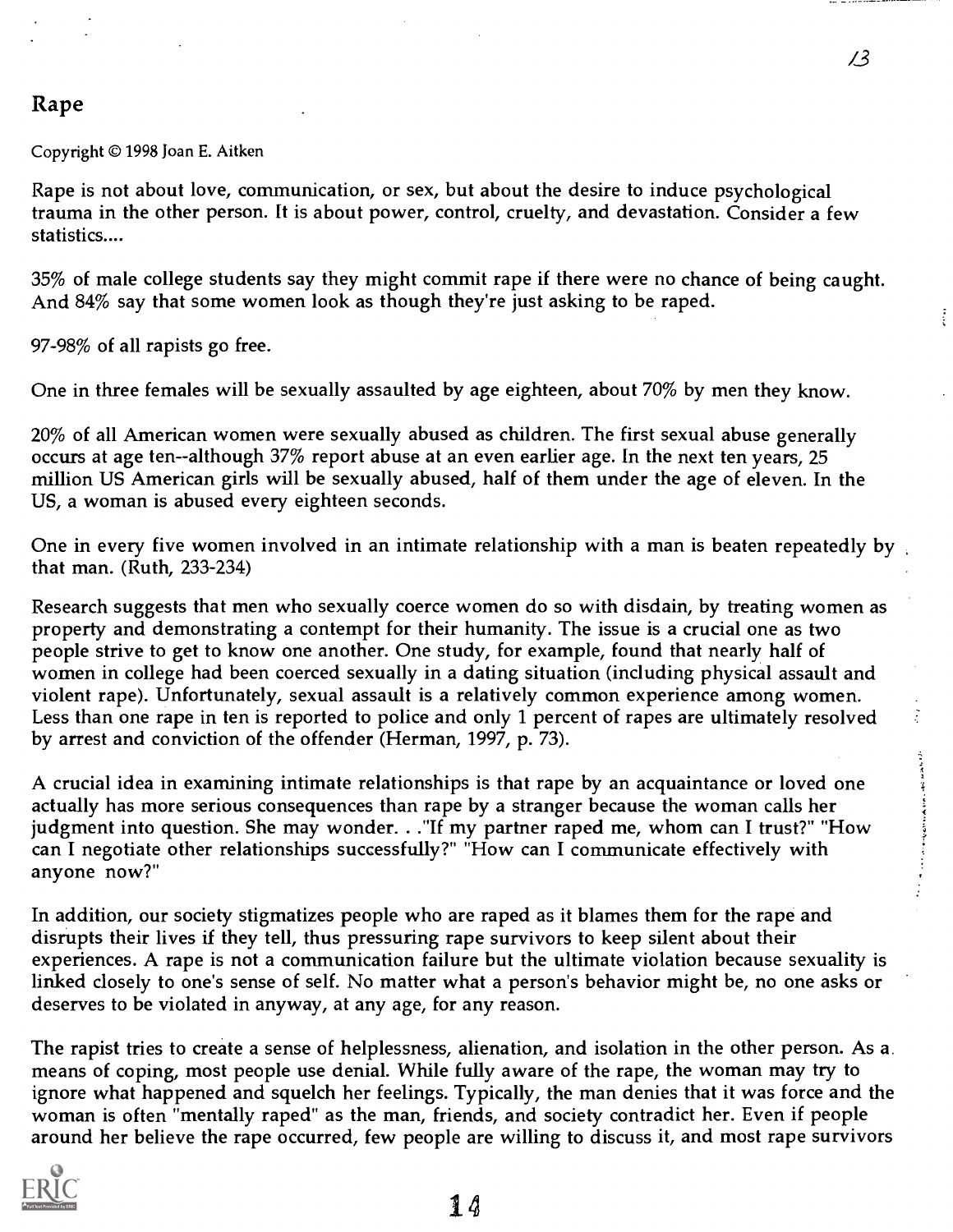must deal with the trauma alone (Herman, 1997).

The ultimate effect of rape on one's intimate relationships can be an array of serious damage. Probably the best approach to coming to grips with the trauma and neutralizing its effects is through individual therapy and eventual group interaction with other rape survivors. Women who are raped are 11 times more likely to be clinically depressed, 6 times more likely to be fearful in social situations, and 21 times more likely to experience sexual dysfunction.

Importantly, the rapist's violation of trust and assault to her self-esteem can assault the woman's other relationships. New and even established relationships may suddenly appear threatening, trust may seem too risky, and relational difficulties may continue throughout her life (Herman, 1997; Bergen, 1996). The same destruction happens to men who are raped by men. Any man who is raped will face serious emotional consequences, probable relational difficulties from the trauma, and he may receive even less support or regard than the inadequate support most women receive (Perrott & Webber, 1996).

"While many women, and some men, are victimized by rape, all women are oppressed by it, and any victimization of women occurs in a context of oppression most men simply do not understand. Rape for men is usually a bizarre, outrageous tear in the frabric of reality. For women, rape is often a confirmation of relative powerlessness, of men's contempt for women, and its trauma is reinforced every day in a thousand obvious and subtle ways." -Fred Pelker

Whether verbal or physical, whether nonviolent or violent, whether against a man or a woman, whether by a friend or a lover, the effects of sexual assault can cause life-long damage in a person's ability to have the sense of self and trust of others needed for effective communication.

Perhaps no other issue demands more careful communication that the use of consenting touch and consenting sexual intimacy. Touch is the most powerful of communication channels and the most carefully guarded and regulated. Effective communicators demonstrate understanding, empathy, and respect in every regard (Thayer, 1993).

'The right of men to control the female body is a cornerstone of patriarchy....There is a different kind of terrorism, one that so pervades our culture that we have learned to live with it as though it were the natural order of things. Its targets are females-of all ages, races and classes. It is the common characteristic of rape, wife battery, incest, pornography, harassment, and all forms of sexual violence. I call it sexual terrorism because it is a system by which males frighten and, by frightening, control and dominate females." -Carol J. Sheffield





Rape is the fastest growing crime in the nation, In the U.S., a woman is raped every six minutes; often she is raped by someone she knows. STORY

http:/ /broadcast.webpoint.com/ wbzl/ acqrape/

Sex and Sexualit http://www.pei.sympatico.ca/healthyway/LISTS/B12-C01\_news1.html

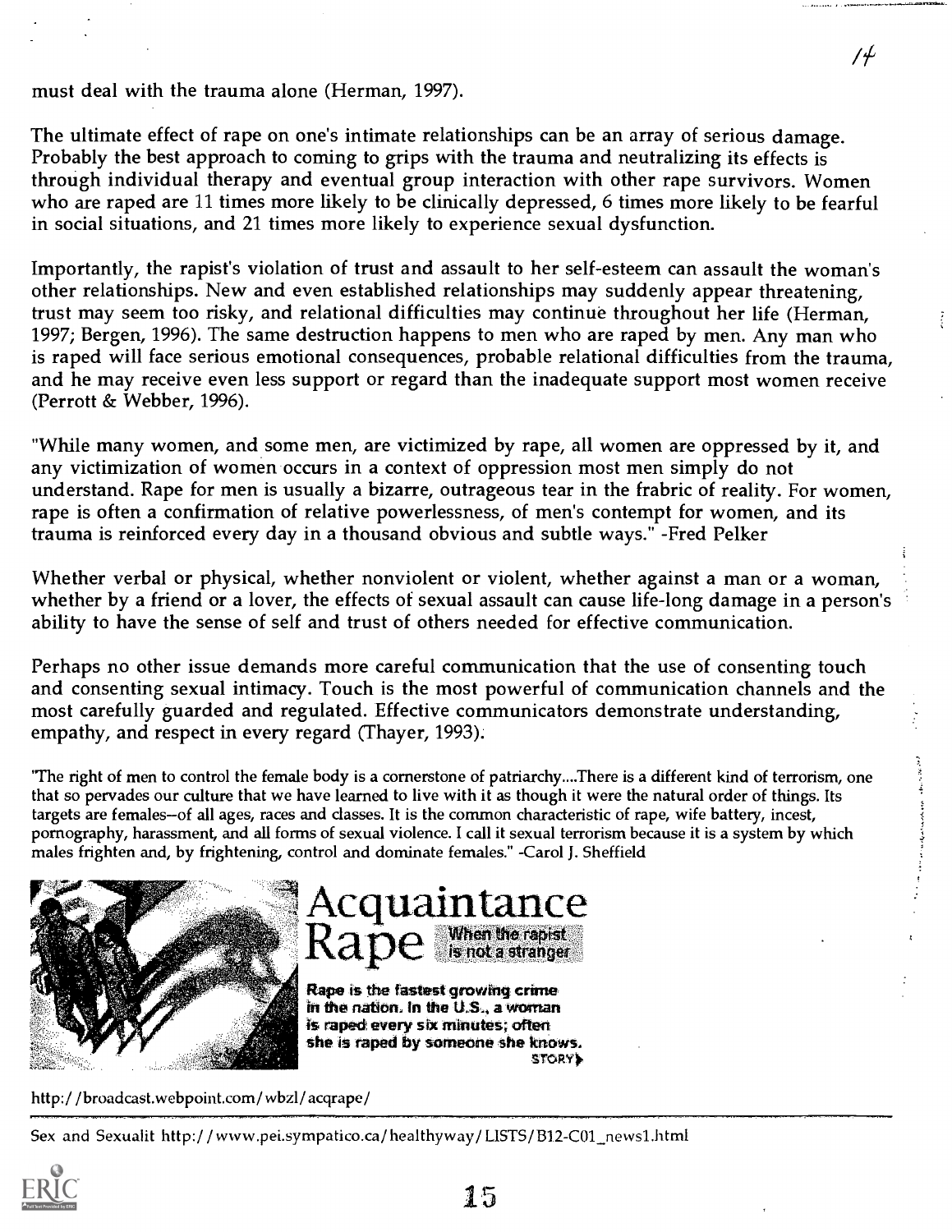

Copyright © 1998 Joan E. Aitken

The gender and age of an individual affects the way people touch, as does the stage of relational development and cultural influences on the relationship. Consider this array of research findings.

Touch is influenced by culture. For example, more touch is used among Italian and Greek couples than among English, French, or Dutch pairs. Heterosexual couples tend to maintain less direct body orientations as they age, male friends maintain more direct orientations (Remland & Jones, 1995).

 $15$ 

- Although everyone seems to associate intimate touches with greater relational commitment, women believe this more than men. Women believe that a man's intimate touching signals more than it does, which leads to greater miscommunication over touch as the relationship develops (Johnson & Edwards, 1991).
- Regarding touch in public places, in young couples, the man is more apt to touch the woman. In older couples, the woman is more apt to touch the man (Hall & Veccia, 1990).
- An expressive person may be so in every way. Women who talk more also initiate touch more than women who talk less (Jones, 1986).
- A happy face is important. In one study, wives used more positive facial expression when sending positive messages. For men, however, the expressions were mixed. Men who were well adjusted to marriage seemed to communicate more positive nonverbally (Noller  $\&$ Gallois, 1986).
- Mystery may be attractive. Depending on the context, a woman may be better received through nonverbal flirtation than a man. When the nonverbal cues were most ambiguous (close interpersonal distance, long eye contact, touch), men thought women were seductive, sexy, and promiscuous, and expressed more sexual attraction to the women (Abbey & Melby, 1986).
- People who are romantically involved tend to have close proximity, more frequent touch, and a lingering gaze. In addition, intimate pairs show general interest, use less verbal fluency, and display more silence. In such couples, women direct their body and eye contact toward their partners and men lean forward (Guerrero, 1997).
- Nonverbal understanding equals happiness. The better a woman can correctly interpret her husband's nonverbal communication, the fewer complaints she will have about the relationship (Sabatelli, Buck, & Kenny, 1986). In fact, the better couples understand each other nonverbally, the happier they seem to be (Noller, 1987).

Homepages: Communication Links (Aitken) | Communicating (Berko) | Intimate Communication | Intrapersonal |

<sup>I</sup> Public Speaker/Public Listener (Berko) I "Speech Communication Teacher" (NCA)

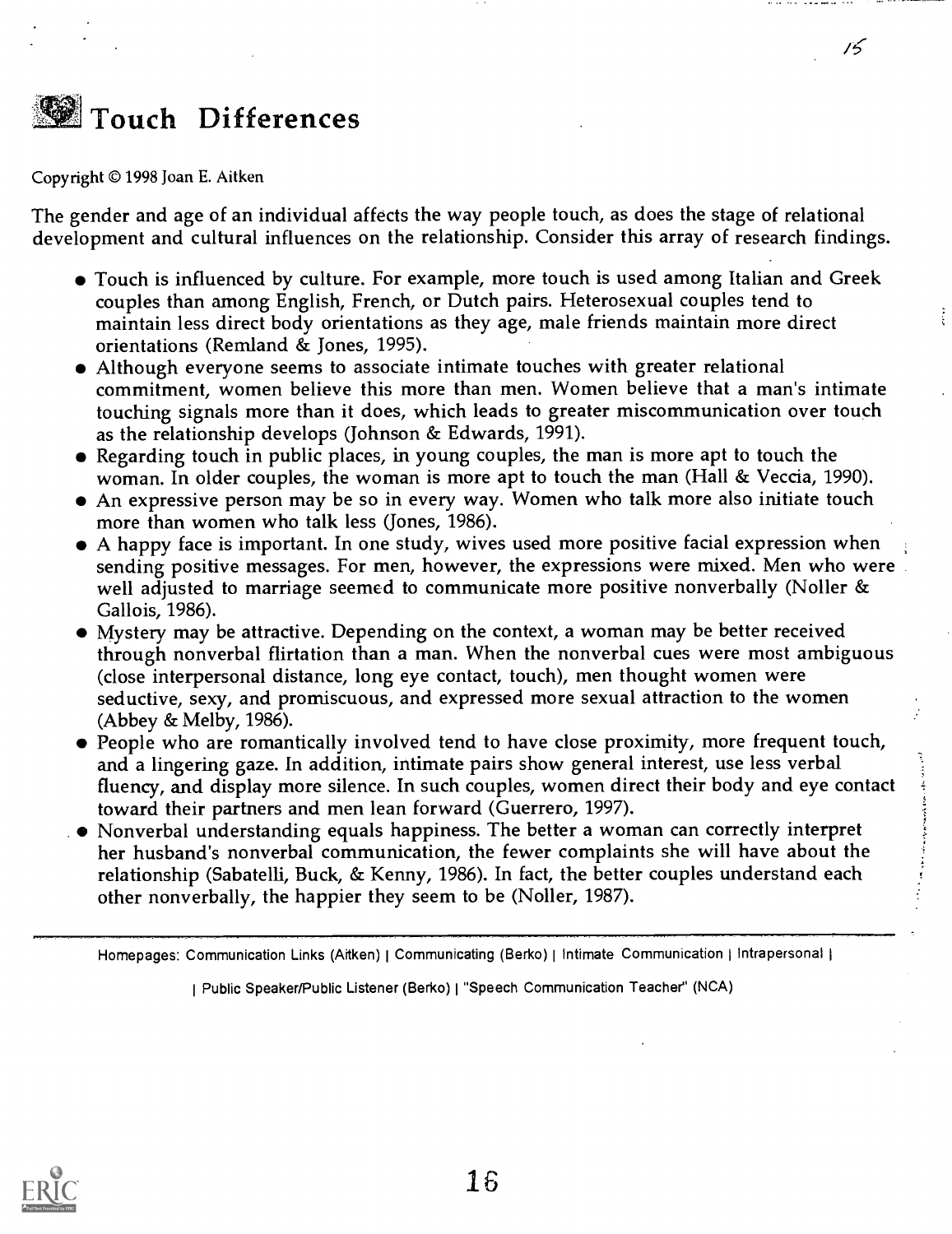# Dialogue Copyright © 1998

1. How can you honor and sexually please your intimate partner?

2. What is the most important way you can communicate during intimacy?

3. How effectively do you communicate your desires in an intimate situation?

4. What behaviors do you think best represent a committed relationship?

5. How do you think love and sexuality change during life cycles?

6. How do you define romance? What effect does romance have on sexual practices and safer sex behaviors?

7. The research says that if you are jealous, you are probably are insecure, in a dominant or hostile relationship, have low self esteem, or lack adequate caring for the other person. What kind of communication can help prevent jealousy?

8. At what stages of a relationship are you most likely to communicate about sensuality and sex?

9. What is the purpose of self-disclosure in establishing intimacy?

10. How does power and control yield its ugly head in intimate relationships?

11. Why do some people feel loneliness even when they have an intimate relationship?

12. How does social support help communication in an intimate relationship?

13. What are the moral implications of intimacy within your value system?

14. What are the characteristics of the right person to love?

15. Do you think there is one soul-mate for each person, or do you think there are many opportunities for intimate relationships?

16. What are ways to celebrate the anniversary of many years of commitment in a bonded relationship?

17. What should you do if your partner has difficulty with commitment?

18. How do you know if your partner is lying about past intimate partners or behaviors?

19. How can you motivate a potential intimate partner to be tested for HIV/AIDS?

20. How do you negotiate intimacy when you and your partner have two different things in mind?

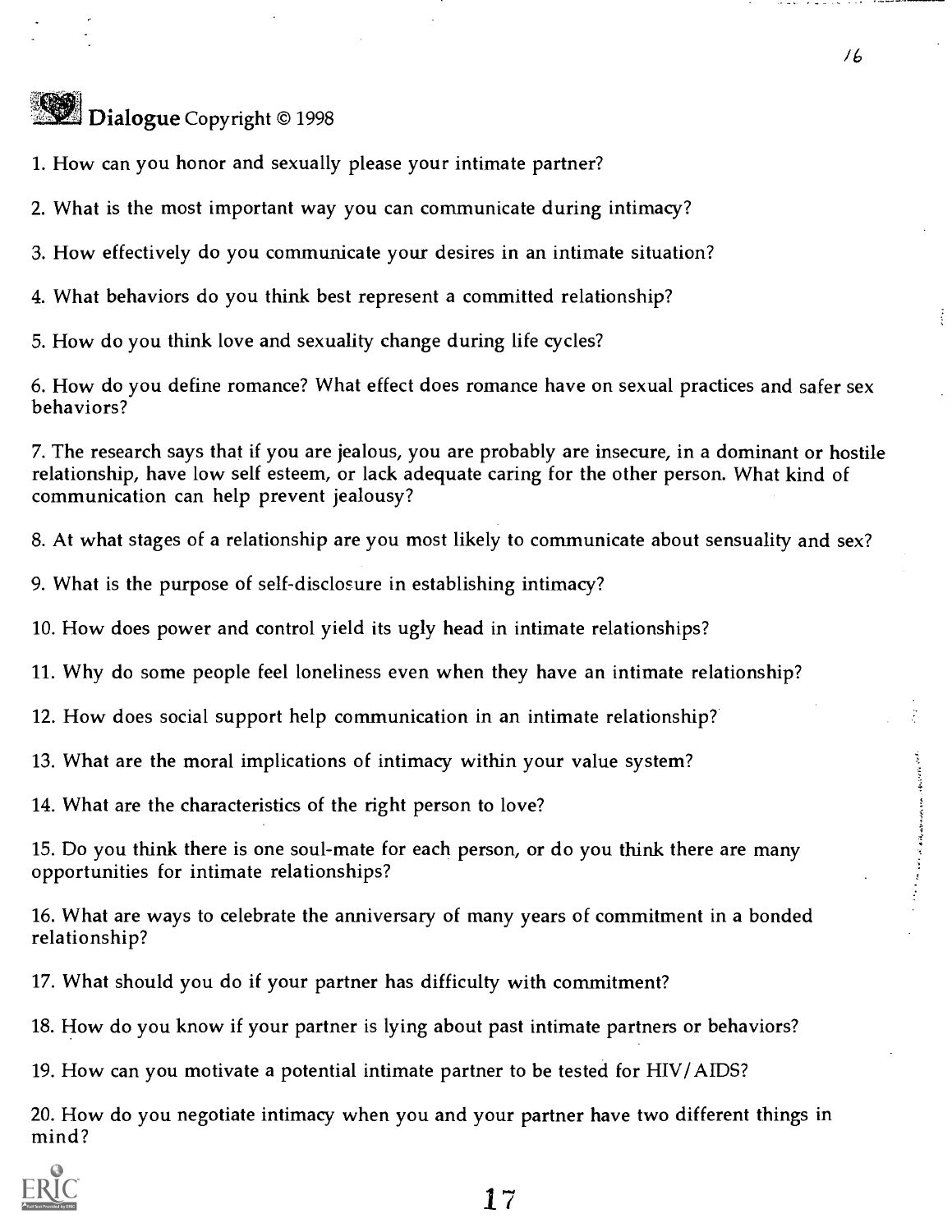21. How would you feel about attending the union ceremony of a friend in a same-gender relationship?

22. How can you make sure your needs are met in your intimate relationship?

23. To what extent do you think sexual intimacy goes hand-in-hand with psychological intimacy?

24. When a relationship is in the dissolution phase, how do you know your partner is still monogamous?

25. Do you think there are times when nothing can salvage an intimate relationship?

26. How will you ensure a committed, monogamous relationships?

27. Serial monogamy does not prevent HIV infection. What does?

28. What are some good rules for dating?

Homepages: Communication Links (Aitken) | Communicating (Berko) | Intimate Communication | Intrapersonal |

Public Speaker/Public Listener (Berko) I "Speech Communication Teacher' (NCA)

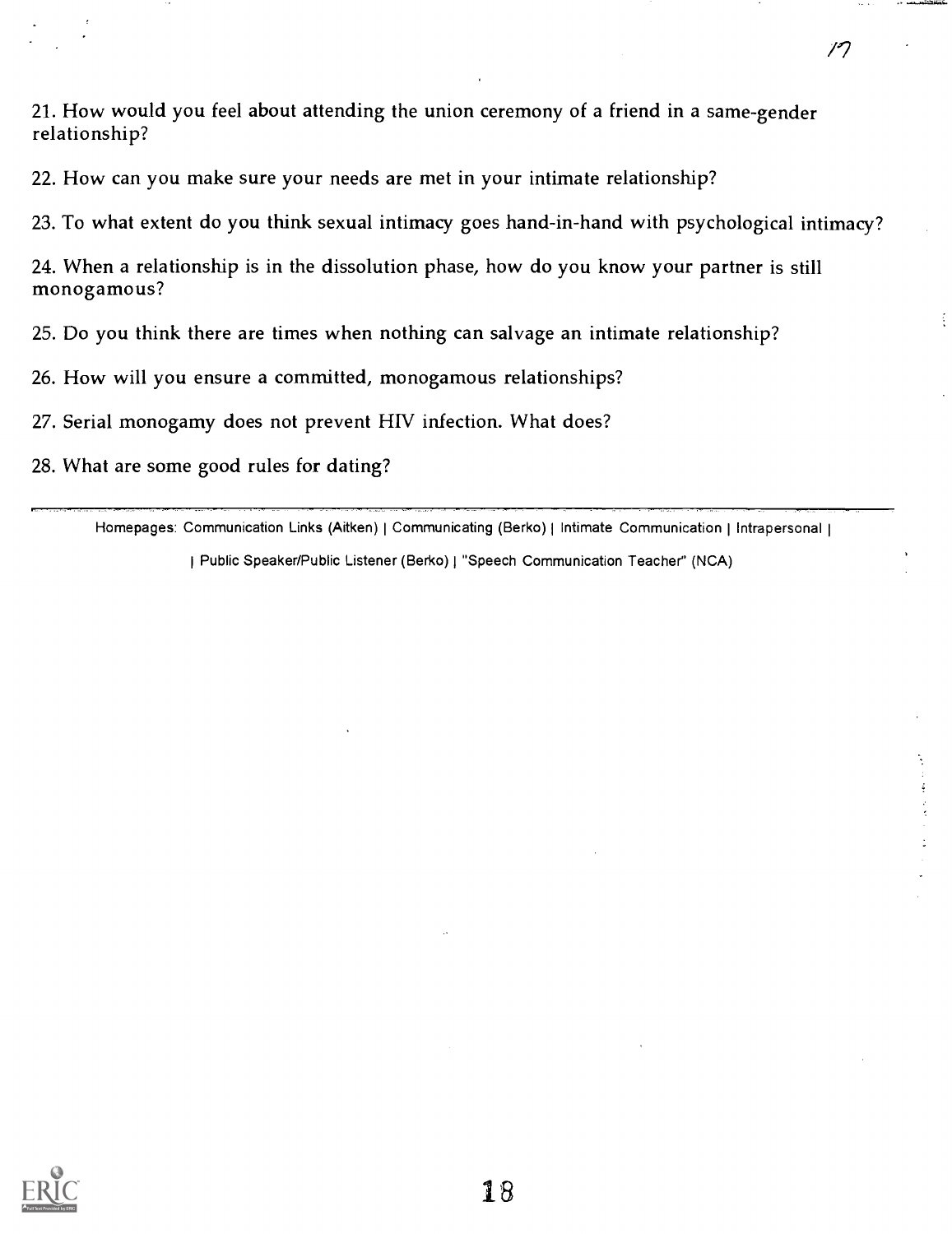

AAA

Abbey, A. & Melby, C. (1986, September). The effects of nonverbal cues on gender differences in perceptions of sexual intent. Sex Roles,  $15$  (5-6) 283-298.

Aitken, J. E. (1997, Winter). Creating a World Wide Web homepage. The Speech Communication Teacher.  $11(2)$ .

Aitken, J. E. (1996, Winter). A CD-ROM (compact disk-read only memory) and World Wide Web computerized-assisted approach to teaching basic public speaking. The Speech Communication Teacher, 10 (3).

Aitken, J. E. (1993, November 18). "Privileges:" A student activity designed to increase interpersonal communication competence regarding gay and lesbian issues . (ERIC Document Reproduction Service No. ED 362 932)

Anderson, A. & O'Hagan, F. J. (1989, June). Dyadic interactions at the microcomputer interface: A case study in computer assisted learning. Journal of Computer Assisted Learning,  $5$  (2) 114-124.

Arnold, W. E. & McClure, L. (1996). Communication training and development (2nd Ed.). Prospect Heights, IL: Waveland.

#### BBB

Bader, E. (1989). Coping and caring: Films on the AIDS crisis. *Cineaste*, 17 (1):18-19.

Bergen, R. K. (1996). Sage series on violence against women, Vol. 2. Thousand Oaks, CA: Sage Publications.

Bergmann, M. S. (1995, Feb.) On love and its enemies, 82 (1), 1-19.

Berrenberg, J. L., Rosnik, D., & Kravcisin, N.J. (1990-91, Winter) Blaming the victim: When disease-prevention programs misfire. Current Psychology: Research & Reviews, 9 (4) 415-420.

Biocca, F. Levy, M. R. (1995). Communication applications of virtual reality. Communication in the age of virtual reality. In F. Biocca & M. R. Levy (Eds.) LEA's communication series, pp. 127-157. Hillsdale, NJ: Lawrence Erlbaum Associates.

Berko, R. M., Rosenfeld, L. B., & Samovar, L. A. (1997.) Connecting (2nd ed.). Fort Worth: Harcourt Brace.

Berko, R. M., Wolvin, A. D., Wolvin, D. R. (1998). Communicating: A social and career focus. Boston: Hougton Mifflin.

Borisoff, D. & Merrill, L. (1992). The power to communicate: Gender differences as barriers (2nd ed.) . Prospect Heights, IL: Waveland Press.

**CCC** 

Cagle, R L. (1996). An almost perfect fit: The politics of identity in contemporary Canadian film. Dissertation Abstracts International, 56-03 (A), 740.

Campbell, J. 0., Lison, C. A, Borsook, T. K, & Hoover, J. A. (1995, Summer). Using computer and video technologies to develop interpersonal skills. Computers in Human Behavior, 11 (2) 223-239.

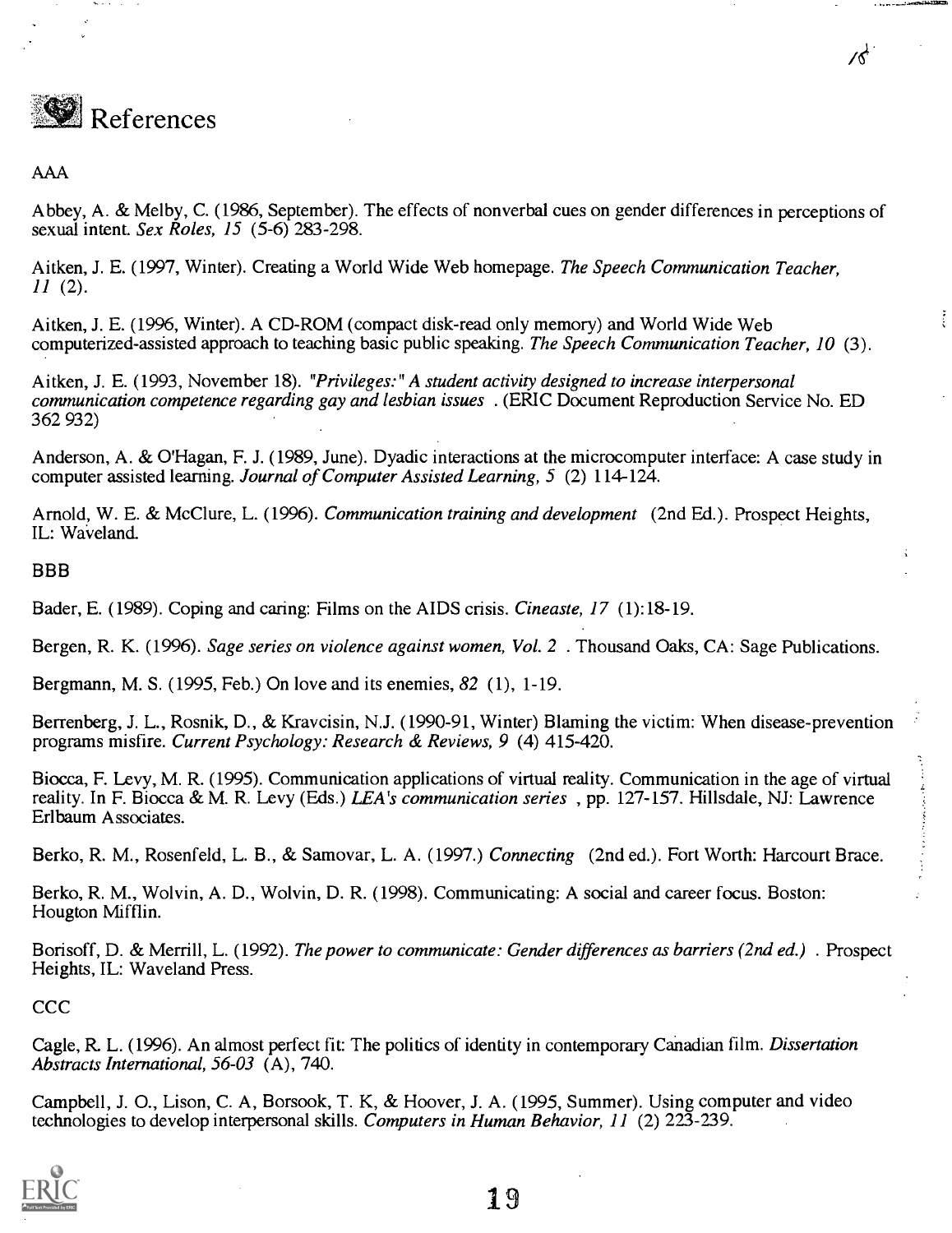Carroll, L. (1991). Gender, nowledge about AIDS, reported behavioral change, and the sexual behavior of college students. Journal of American College Health, 40 (1), 5-12.

/9

Centers for Disease Control (1981a). Pneumocystis pneumonia-Los Angles. Morbidity and Mortality Report, 390 , 250-252.

Centers for Disease Control (1981b). Kaposi's sarcoma and pneumonia among homosexual men - New York City and California. Morbidity and Mortality Weekly Report,  $30$ ,  $305-308$ .

Coates, T. (1990). Strategies for modifying sexual behavior for primary and secondary prevention of HIV disease. Journal of Consulting and Clinical Psychology, 55 (1), 57-69.

Correll, S. (1995, October). The ethnography of an electronic bar: The Lesbian Cafe. Journal of Contemporary Ethnography , 24(3) 270-298.

DDD

Dixon, G. A. (1998). The play(s) of AIDS. Dissertation Abstracts International, 58-07 (A), 2466.

Dresser, N. (1996). Multicultural manners . New York: John Wiley.

FFF

Finn, J. & Lavitt, M. (1994). Computer-based self-help groups for sexual abuse survivors. Social Work with Groups, 17 (1-2) 21-46.

Fuqua, J. V. (1998). "Tell the story:" AIDS in popular culture. Dissertation Abstracts International, 58-10 (A), 3761.

GGG

Gerrard, M. Breda, C., & Gibbons, F. X. (1990). Gender effects in couples' sexual decision-making and contraceptive use. Journal of Applied Social Psychology, 20 , 449-464.

Gilliam, A., & Seltzer, R. (1989, May). The efficacy of educational movies on AIDS knowledge and attitudes among college students. Special Issue: Sex on campus. Journal of American College Health,  $3\overline{7}$  (6) 261-265.

Goldman, J. D. (1987). An elective seminar to teach first-year students the social and medical aspects of AIDS. Journal of Medical Education, 62 (7), 557-561.

Green, J., McCreaner, A. (Eds.) (1996). Counselling in HIV infection and AIDS (2nd ed.) Cambridge, MA: Blackwell Scientific Publications.

Guerrero, L. K. (1997, February). Nonverbal involvement across interactions with same-sex friends, opposite-sex friends and romantic partners: Consistency or change. Journal of Social & Personal Relationships, 14 (1) 31-58.

Guerrero, L. K. & Andersen, P. A. (1994, Summer). Patterns of matching and initiation: Touch behavior and touch avoidance across romantic relationship stages. Journal of Nonverbal Behavior, 18 (2) 137-15.

HHH

Hall, J. A; Veccia, E. M. (1990, December). More "touching" observations: New insights on men, women, and interpersonal touch. Journal of Personality & Social Psychology, 59  $(6)$  1155-1162.

Hammer, J. C., Fisher, J. D., Fitzgerald, P., & Fisher, W. A. (1996). When two heads arenit better than one: AIDS risk behavior in college-age couples. Journal of Applied Social Psychology, 26 (5), 375-397.

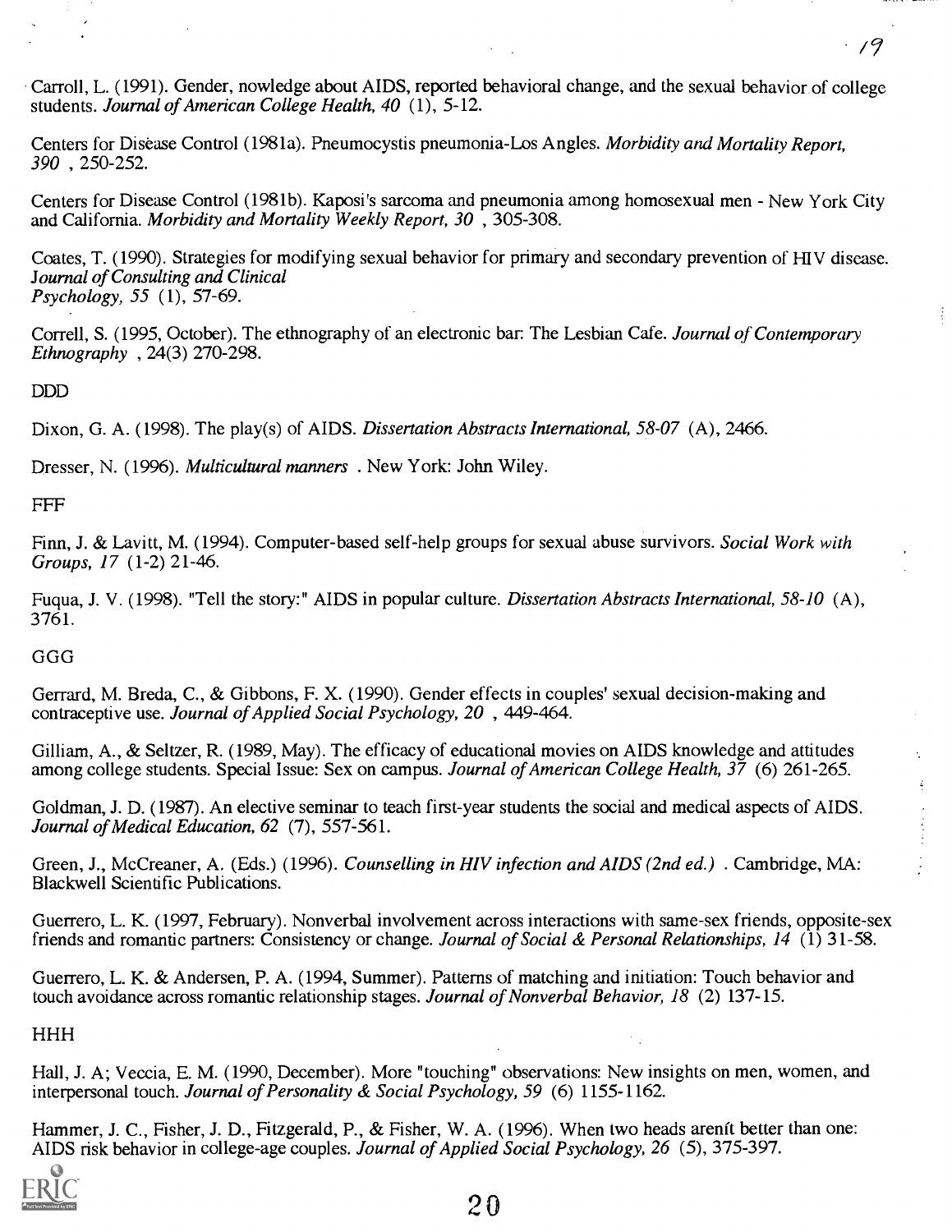Harrison-Prado, B. (1997, December 23). Lesbians learn to play safe. Advocate, 749, 44-45.

Herman, J. L. (1997). Trauma and recovery. New York: HaperCollins.

Hogan, K. J. (1998). Immaculate infection: Women, AIDS, and sentimentality. Dissertation Abstracts International, 58-11 (A), 4270.

#### JJJ

Johnson, K. L & Edwards, R. (1991, Spring). The effects of gender and type of romantic touch on perceptions of relational commitment. Journal of Nonverbal Behavior, 15 (1) 43-55.

Jones, S. E. (1986, Summer). Sex differences in touch communication. Western Journal of Speech Communication, 50 (3) 227-241.

Jones, S. E & Brown, B. C. (1996, Fall). Touch attitudes and behaviors, recollections of early childhood touch, and social self-confidence. Journal of Nonverbal Behavior, 20 (3) 147-163.

Jones, S. E. & Yarbrough, A. E. (1985, March). A naturalistic study of the meanings of touch. Communication Monographs, 52 (1) 19-56.

#### KKK

Kelly, J. & St. Lawrence, J. (1988). AIDS prevention and treatment: Psychology's role in the health crisis. Clinical Psychology Review, 8 , 255-284.

Kelso, K. A. (1995). Attitudes toward persons with AIDS: A functional approach to attitude change. Dissertation Abstracts International, 55-07 (B), 3063.

LLL

Lagana', L. (1993). The Lagana' model of contraceptive health behavior: An experimental test of its effectiveness. Dissertation Abstracts International, 53-07 (B), 3780.

Lea, M. & Spears, R. (1995). Love at first byte? Building personal relationships over computer networks. Under-studied relationships: Off the beaten track. In J. T. Wood, S. Duck (Eds.), Understanding relationship processes series , 6, pp. 197-233. Thousand Oaks, CA: Sage Publications.

Levy, J. A., Jasmin, G. B. (Eds.) (1997). Cancer, AIDS, and quality of life . New York: Plenum Press.

Lewis, J. E., Malow, R. M., & Ireland, S. J. (1997, January). HIV/AIDS risk in heterosexual college students: A review of a decade of literature. College Health, 45, 147-158.

Love, E B. (1993). The development and preliminary construct validity of a screening measure of nonverbal communication: The Emory Dyssemia Inventory. Dissertation Abstracts International, 54-09 , Section: B, page: 4944.

#### MMM

Malinowski, S. & Brelin, C. (eds.) (1995). The gay and lesbian literary companion . Detroit: Visible Ink.

Martin, S. K. (1993). Effects of information content and mode of presentation on perceived susceptibility and attitudes toward AIDS. Dissertation Abstracts International,  $53-\overline{04}$  (B), 2069.

Matheson, K. & Zanna, M. P. (1988). The impact of computer-mediated communication on self-awareness. Computers in Human Behavior, 4 (3) 221-233.

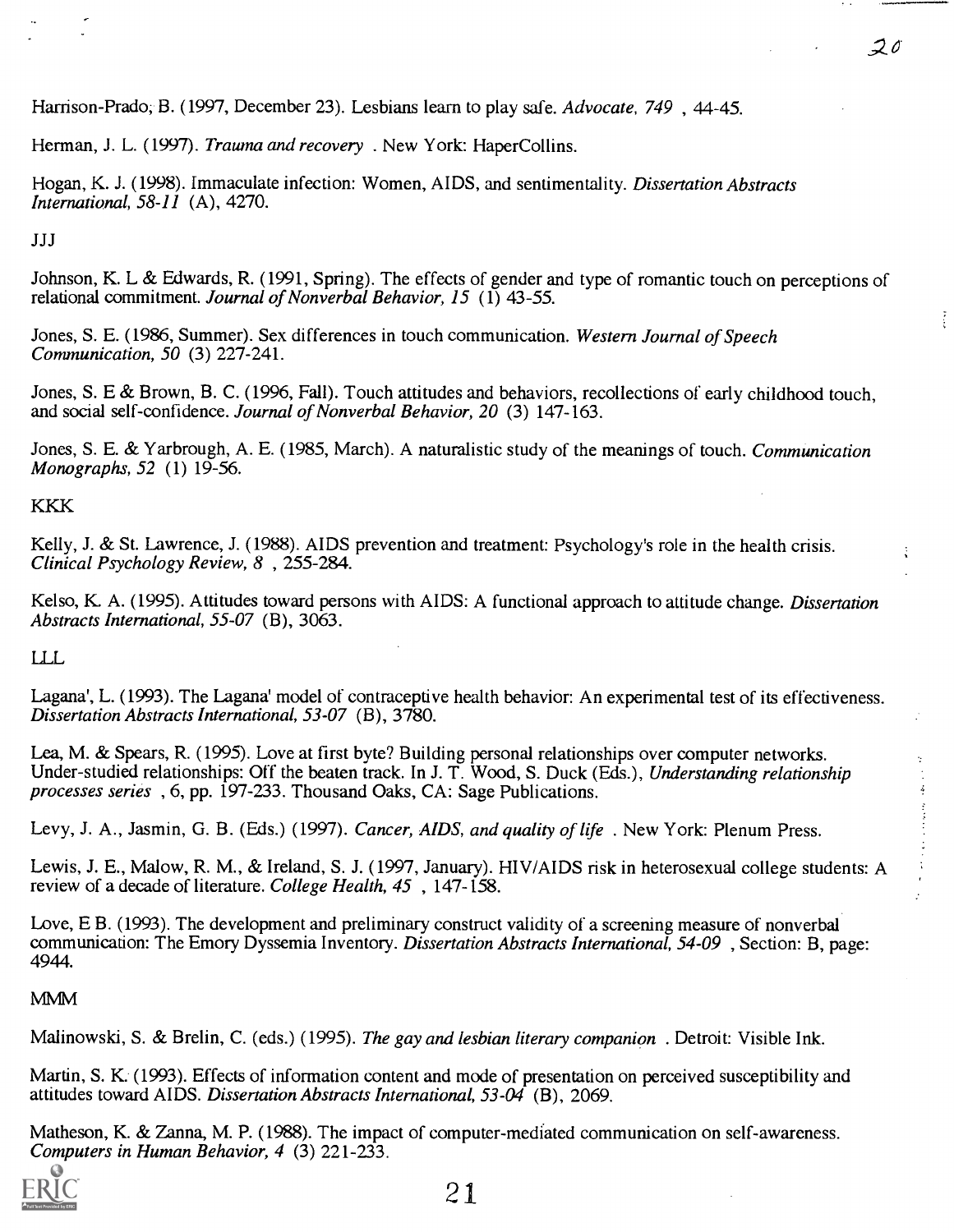Metts, S., & Fitzpatrick, M. A. (1992). Thinking about safer sex: The risky business of "know your partner" advice. In T. Edgar, M. Fitzpatrick, & V. S. Freimuth (Eds.), AIDS--A communication perspective (pp. 1-9).<br>Hillsdale, NJ: Erlbaum.

21

Morris, K. A. (1997). Denial and the AIDS crisis: Coping gone awry. Dissertation Abstracts International, 57-09 (B), 5981.

McCormick, N. B. & McCormick, J. W. (1992, Winter). Computer friends and foes: Content of undergraduates' electronic mail. Computers in Human Behavior, 8 (4) 379-405.

Morokoff, P. J., Mays, V. M., & Coons, H. L. (1997). HIV infection and AIDS . Washington, DC: American Psychological Association.

NNN

Neal, J. S. (1994, January). The interpersonal computer. Science Scope, 17 (4), 24-27.

Noller, P. (1987). Nonverbal communication in marriage. In D. Perlman & S. Duck (Eds.) *Intimate relationships:* Development, dynamics, and deterioration. Newbury Park, CA: Sage Publications, pp. 149-175.

Noller, P. & Gallois, C. (1986, November). Sending emotional messages in marriage: Non-verbal behaviour, sex and communication clarity. British Journal of Social Psychology, 25 (4) 287-297.

PPP

Parks, M. R. & Floyd, K. (1996, Winter). Making friends in cyberspace. Journal of Communication, 46 (1) 80-97.

Perrott, S. B., & Webber, N. (1996) Attitudes toward male and female victims of sexual assault: Implications for services to the male victim. Journal of Psychology & Human Sexuality, 8 (4) 19-38.

Pryor, J. B., Reeder, G. D., & McManus, J. A.(1991, April). Fear and loathing in the workplace: Reactions to AIDS-infected co-workers. Personality & Social Psychology Bulletin, 17 (2) 133-139.

RRR

Raj, A. (1996, Winter). Identification of social cognitive variables as predictors of safer sex behavior and intent in heterosexual college students. Journal of Sex & Marital Therapy, 22 (4), 247--258.

Remland, M. S., Jones, T. S., & Brinkman, H. (1995, June). Interpersonal distance, body orientation, and touch: Effects of culture, gender, and age. Journal of Social Psychology, 135 (3) 281-297.

Rinck, C., Naragon, P., Aitken, J. E. (1995). Kansas HIV prevention services: A needs assessment . Kansas City, MO: Institute for Human Development

Ruth, S. (1990). Issues in feminism . Mountain View, CA; Mayfield.

**SSS** 

Sabatelli, R. M, Buck, R., & Kenny, D. A. (1986, September). A social relations analysis of nonverbal communication accuracy in married couples. Journal of Personality, 54 (3) 513-527.

Sawyer, R. G. (1991). The effects of education videotapes on the perceived susceptivility to HIV/AIDS in a population of university freshmen. Dissertation Abstracts International, 51-07 (A), 2274.

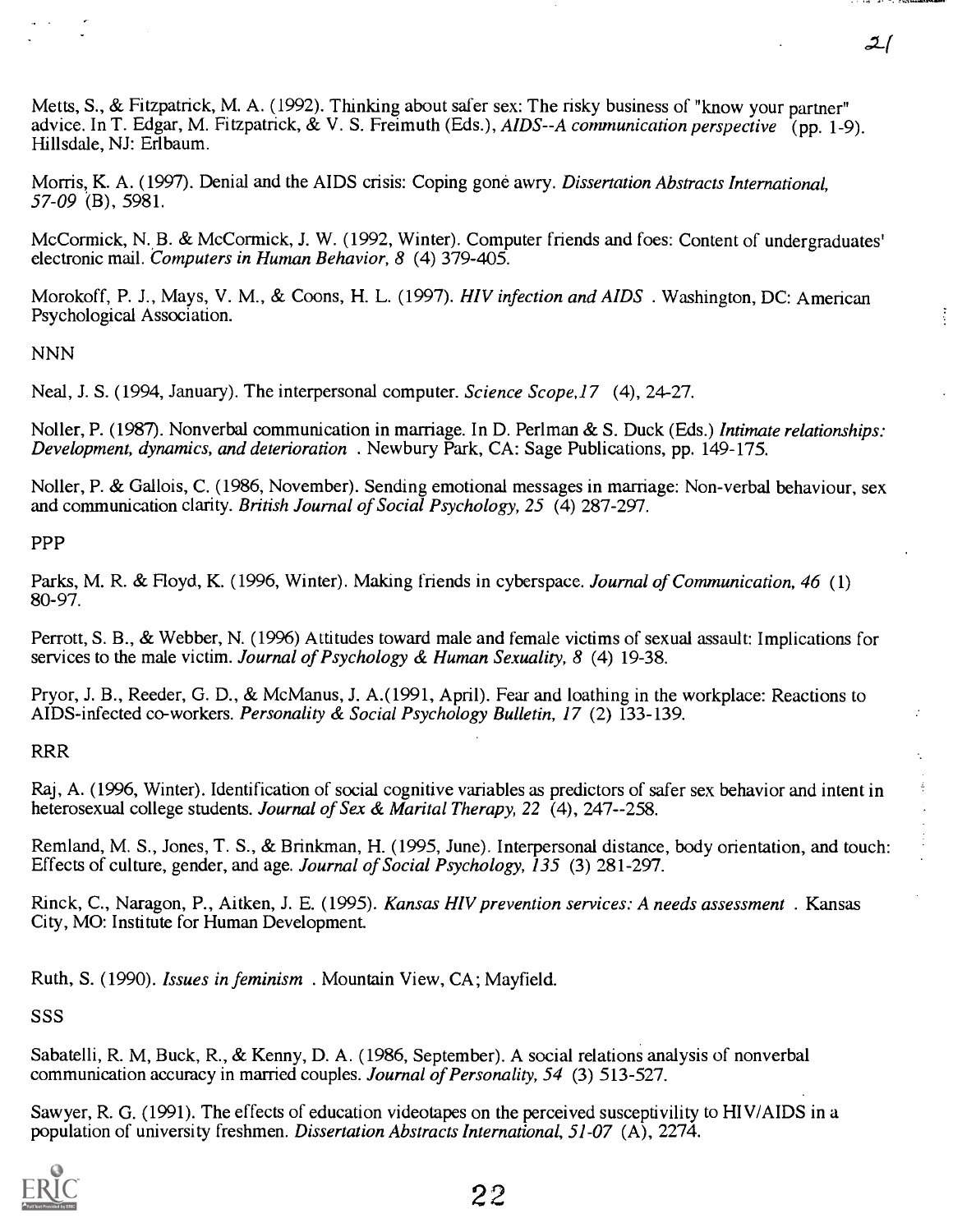Scharlott, B. W. & Christ, W. G. (1995, Summer). Overcoming relationship-initiation barriers: The impact of a computer-dating system on sex role, shyness, and appearance inhibitions. Computers in Human Behavior, 11 (2) 191-204.

Sherr, L., Hankins, C. L. & Bennett, L. (Eds.) (1996). AIDS as a gender issue: Psychosocial perspectives. Social aspects of AIDS . London: Taylor & Francis.

Sternberg, R. J. (1986, April). A triangular theory of love. *Psychological Review*, 93 (2), 119-135.

ITT

Tanner, W. M. (1992). The effects of viewing films and writing fantasies on attitudes toward condoms and willingness to use them. Dissertation Abstracts International,  $52-02$  (B), 1128.

Thayer, S. (1993, March). Close encounters. Psychology Today, 22 (3) 30-36.

WV

Van Campenhoudt, L., Cohen, M. Guizzardi, G. & Hausser, D. (Eds.) (1997). Sexual interactions and HIV risk: New conceptual perspectives in European research. Social aspects of AIDS . Washington, DC: Taylor & Francis.

WWW

Walther, J. B. (1996, February). Computer-mediated communication: Impersonal, interpersonal, and hyperpersonal interaction. Communication Research, 23 (1) 3-43.

Walther, J. B. (1994, June). Anticipated ongoing interaction versus channel effects on relational communication in computer-mediated interaction. Human Communication Research, 20 (4), 473-501.

Walther, J. B. (1992, February). Interpersonal effects in computer-mediated interaction: A relational perspective. Communication Research, 19 (1) 52-90.

Walther, J. B., Anderson, J. F. & Park, D. W. (1994, August). Interpersonal effects in computer-mediated interaction: A meta-analysis of social and antisocial communication. Communication Research, 21 (4) 460-487.

Walther, J. B. & Burgoon, J. K. (1992, September). Relational communication in computer-mediated interaction. Human Communication Research, 19 (1) 50-88.

Winiarski, M. G. (Ed.) (1997). HIV mental health for the 21st century . New York: New York University Press.

Wood, J. T. (1996). Everyday Encounters: An Introduction to Interpersonal Communication .

Homepages: Communication Links (Aitken) | Communicating (Berko) | Intimate Communication | Intrapersonal |

<sup>I</sup> Public Speaker/Public Listener (Berko) I "Speech Communication Teacher" (NCA)

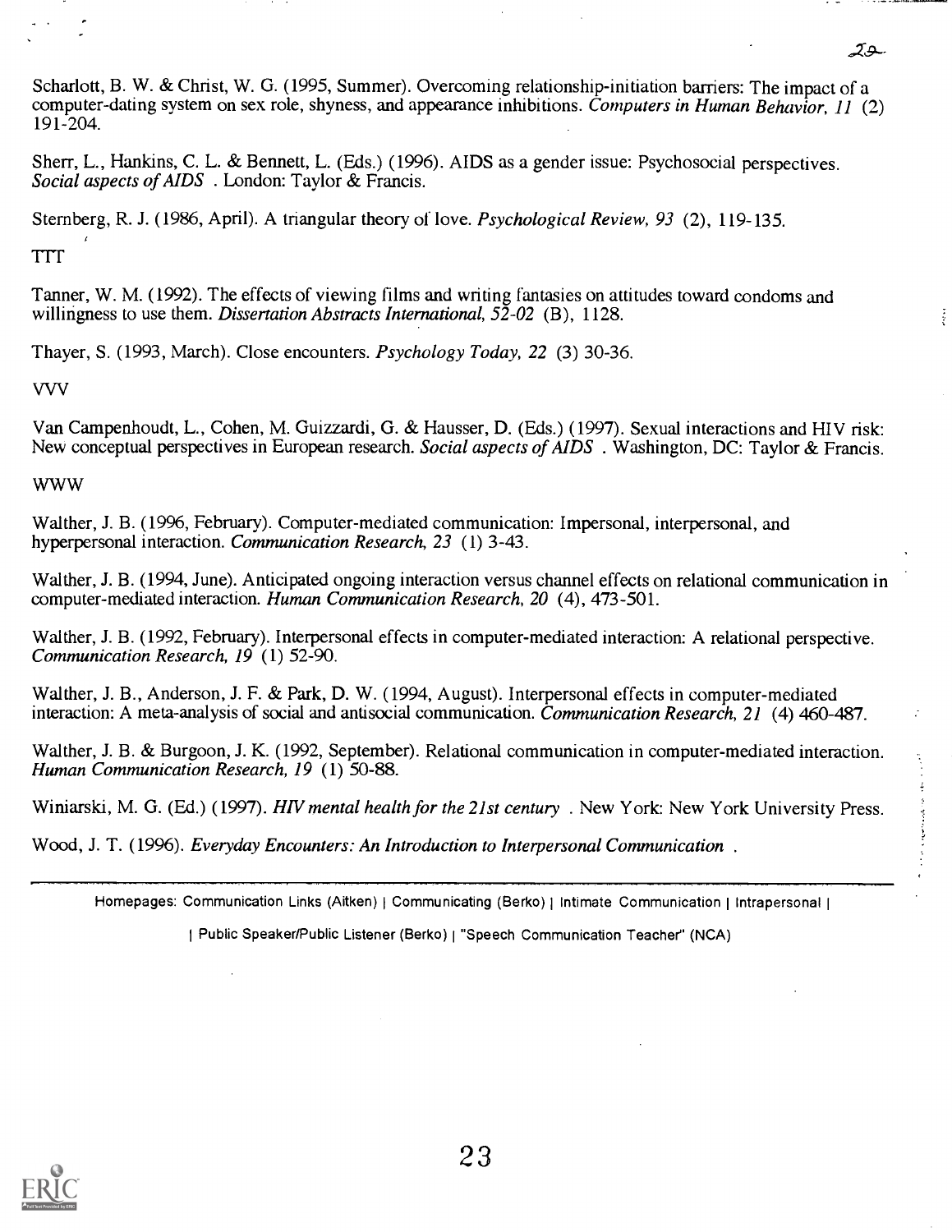\_Would you like to put your paper in ERIC? Please send us a clean, dark copy!



 $\lambda$ 

#### U.S. Department of Education

Office of Educational Research and Improvement (QERI) National Library of Education (NLE) Educational Resources Information Center (ERIC)



 $c<sub>5</sub>$ -09959

# REPRODUCTION RELEASE

(Specific Document)

#### DOCUMENT IDENTIFICATION:

Title\PaperSpresented at the 1998 NCA Convention (New York City)  $\cup$ On-Line Strategy to Teach Intimate and Safer Sex Communication Skills.

| Author(s): Aitken, Joan E. And Shedletsky, |                          |
|--------------------------------------------|--------------------------|
| <b>Corporate Source:</b>                   | <b>Publication Date:</b> |
|                                            | November 20-24, 1998     |

### II. REPRODUCTION RELEASE:

In order to disseminate as widely as possible timely and significant materials of interest to the educational community, documents announced in the monthly abstract journal of the ERIC system, Resources in Education (RIE), are usually made available to users in microfiche, reproduced paper copy, and electronic media, and sold through the ERIC Document Reproduction Service (EDRS). Credit is given to the source of each document, and, if reproduction release is granted, one of the following notices is affixed to the document.

If permission is granted to reproduce and disseminate the identified document, please CHECK ONE of the following three options and sign at the bottom of the page.

| PERMISSION TO REPRODUCE AND<br>DISSEMINATE THIS MATERIAL HAS<br><b>BEEN GRANTED BY</b><br>$C_{\text{O}}$<br>TO THE EDUCATIONAL RESOURCES                      | PERMISSION TO REPRODUCE AND<br>DISSEMINATE THIS MATERIAL IN<br>MICROFICHE, AND IN ELECTRONIC MEDIA<br>FOR ERIC COLLECTION SUBSCRIBERS ONLY.<br><b>HAS BEEN GRANTED BY</b>                                                                                                                                                                                                                                                         | PERMISSION TO REPRODUCE AND<br>DISSEMINATE THIS MATERIAL IN<br>MICROFICHE ONLY HAS BEEN GRANTED BY |
|---------------------------------------------------------------------------------------------------------------------------------------------------------------|-----------------------------------------------------------------------------------------------------------------------------------------------------------------------------------------------------------------------------------------------------------------------------------------------------------------------------------------------------------------------------------------------------------------------------------|----------------------------------------------------------------------------------------------------|
|                                                                                                                                                               |                                                                                                                                                                                                                                                                                                                                                                                                                                   |                                                                                                    |
|                                                                                                                                                               |                                                                                                                                                                                                                                                                                                                                                                                                                                   |                                                                                                    |
| <b>INFORMATION CENTER (ERIC)</b>                                                                                                                              | TO THE EDUCATIONAL RESOURCES<br><b>INFORMATION CENTER (ERIC)</b>                                                                                                                                                                                                                                                                                                                                                                  | TO THE EDUCATIONAL RESOURCES<br><b>INFORMATION CENTER (ERIC)</b>                                   |
|                                                                                                                                                               | 2A                                                                                                                                                                                                                                                                                                                                                                                                                                | 2B                                                                                                 |
| Level 1                                                                                                                                                       | Level 2A                                                                                                                                                                                                                                                                                                                                                                                                                          | Level 2B                                                                                           |
|                                                                                                                                                               |                                                                                                                                                                                                                                                                                                                                                                                                                                   |                                                                                                    |
|                                                                                                                                                               |                                                                                                                                                                                                                                                                                                                                                                                                                                   |                                                                                                    |
| Check here for Level 1 release, permitting reproduction<br>and dissemination in microfiche or other ERIC archival<br>media (a.g., alectronic) and paper copy. | Check here for Level 2A release, permitting reproduction<br>and dissemination in microfiche and in electronic media<br>for ERIC archival collection subscribers only                                                                                                                                                                                                                                                              | Check here for Level 2B release, permitting<br>reproduction and dissemination in microfiche only   |
|                                                                                                                                                               | Documents will be processed as indicated provided reproduction quality permits.<br>If permission to reproduce is granted, but no box is checked, documents will ba processed at Level 1.                                                                                                                                                                                                                                          |                                                                                                    |
| to satisfy information needs of educators in response to discrete inquiries.                                                                                  | I hereby grant to the Educational Resources Information Center (ERIC) nonexclusive permission to reproduce and disseminate this document<br>as indicated above. Reproduction from the ERIC microfiche or electronic media by persons other than ERIC employees and its system<br>contractors requires permission from the copyright holder. Exception is made for non-profit reproduction by libreries and other service agencies |                                                                                                    |
| Signature<br>Sign<br>E alther<br>here, $\rightarrow$                                                                                                          | Printed Name/Position/Titla:                                                                                                                                                                                                                                                                                                                                                                                                      | essor<br>$tken$ -Ass $\alpha$ .                                                                    |
| Organizatión/Address:<br>please<br>Missouri                                                                                                                   | Room 202<br>E-Mail Addrass<br>mo b4ll0                                                                                                                                                                                                                                                                                                                                                                                            | Date:                                                                                              |